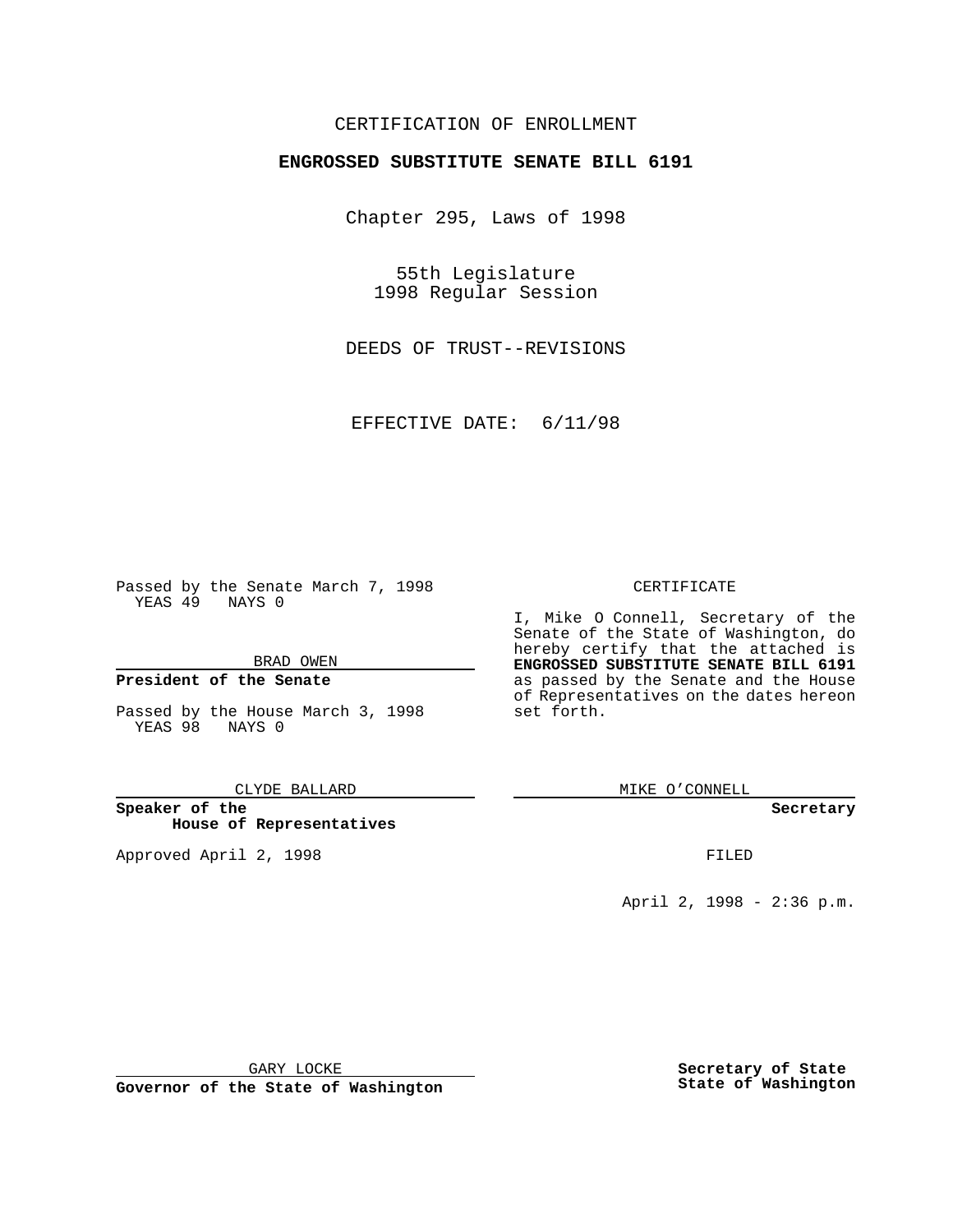#### **ENGROSSED SUBSTITUTE SENATE BILL 6191** \_\_\_\_\_\_\_\_\_\_\_\_\_\_\_\_\_\_\_\_\_\_\_\_\_\_\_\_\_\_\_\_\_\_\_\_\_\_\_\_\_\_\_\_\_\_\_

\_\_\_\_\_\_\_\_\_\_\_\_\_\_\_\_\_\_\_\_\_\_\_\_\_\_\_\_\_\_\_\_\_\_\_\_\_\_\_\_\_\_\_\_\_\_\_

Passed Legislature - 1998 Regular Session

AS AMENDED BY THE HOUSE

#### **State of Washington 55th Legislature 1998 Regular Session**

**By** Senate Committee on Law & Justice (originally sponsored by Senators Johnson, Roach and Fairley)

Read first time 02/05/98.

 AN ACT Relating to deeds of trust; amending RCW 61.24.010, 61.24.020, 61.24.030, 61.24.040, 61.24.050, 61.24.060, 61.24.070, 61.24.080, 61.24.090, 61.24.100, 61.24.110, 61.24.130, 7.28.300, and 7.60.020; and adding new sections to chapter 61.24 RCW.

BE IT ENACTED BY THE LEGISLATURE OF THE STATE OF WASHINGTON:

 NEW SECTION. **Sec. 1.** A new section is added to chapter 61.24 RCW to read as follows:

 The definitions in this section apply throughout this chapter unless the context clearly requires otherwise.

 (1) "Grantor" means a person, or its successors, who executes a deed of trust to encumber the person's interest in property as security for the performance of all or part of the borrower's obligations.

 (2) "Beneficiary" means the holder of the instrument or document evidencing the obligations secured by the deed of trust, excluding persons holding the same as security for a different obligation.

 (3) "Affiliate of beneficiary" means any entity which controls, is controlled by, or is under common control with a beneficiary.

 (4) "Trustee" means the person designated as the trustee in the deed of trust or appointed under RCW 61.24.010(2).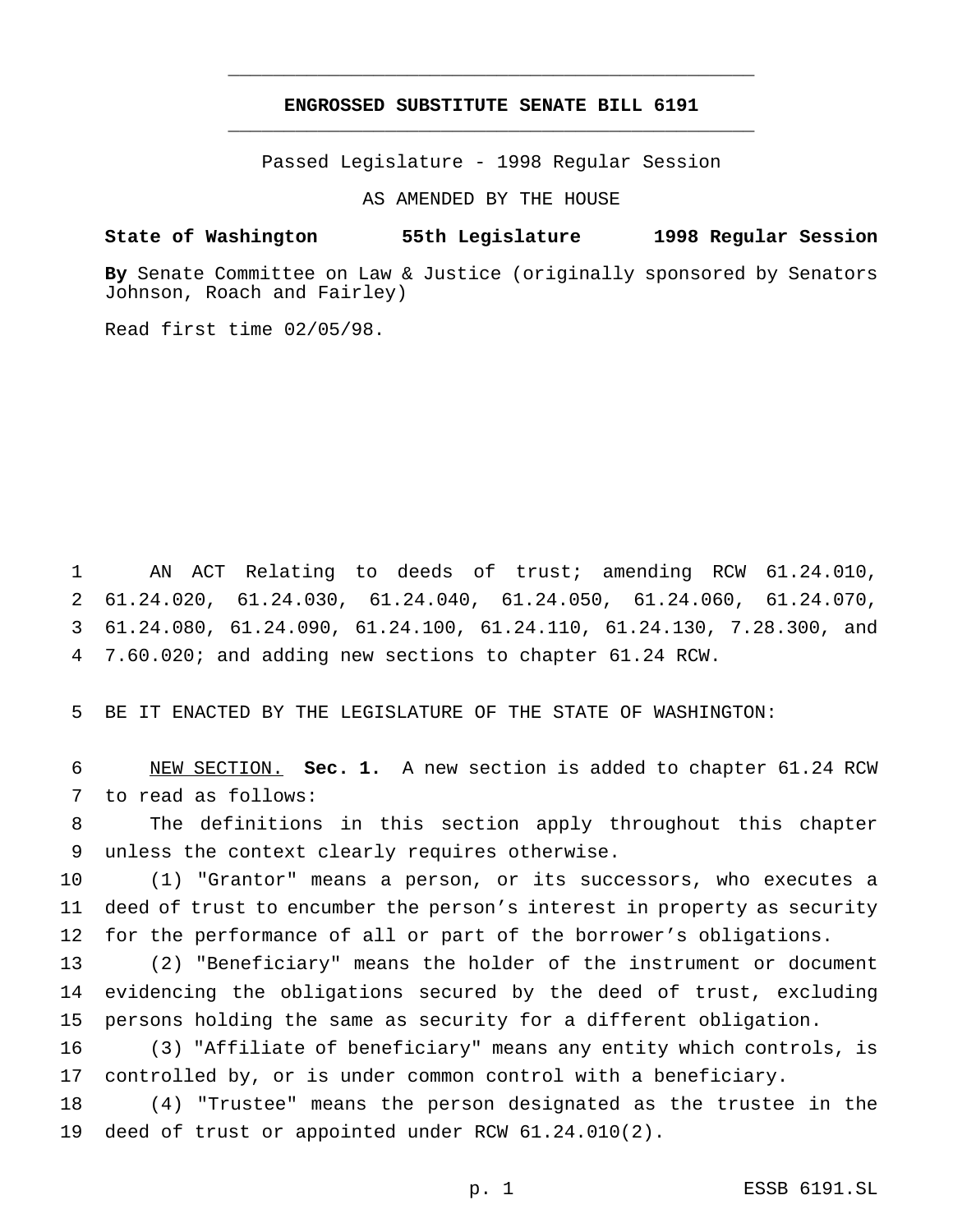(5) "Borrower" means a person or a general partner in a partnership, including a joint venture, that is liable for all or part of the obligations secured by the deed of trust under the instrument or other document that is the principal evidence of such obligations, or the person's successors if they are liable for those obligations under a written agreement with the beneficiary.

 (6) "Guarantor" means any person and its successors who is not a borrower and who guarantees any of the obligations secured by a deed of trust in any written agreement other than the deed of trust.

 (7) "Commercial loan" means a loan that is not made primarily for personal, family, or household purposes.

 (8) "Trustee's sale" means a nonjudicial sale under a deed of trust undertaken pursuant to this chapter.

 (9) "Fair value" means the value of the property encumbered by a deed of trust that is sold pursuant to a trustee's sale. This value shall be determined by the court or other appropriate adjudicator by reference to the most probable price, as of the date of the trustee's sale, which would be paid in cash or other immediately available funds, after deduction of prior liens and encumbrances with interest to the date of the trustee's sale, for which the property would sell on such date after reasonable exposure in the market under conditions requisite to a fair sale, with the buyer and seller each acting prudently, knowledgeably, and for self-interest, and assuming that neither is under duress.

 (10) "Record" and "recorded" includes the appropriate registration proceedings, in the instance of registered land.

 (11) "Person" means any natural person, or legal or governmental entity.

 **Sec. 2.** RCW 61.24.010 and 1991 c 72 s 58 are each amended to read as follows:

31 (1) ((The terms "record" and "recorded" as used in this chapter, shall include the appropriate registration proceedings, in the instance 33 of registered land.

34  $(2)$ )) The trustee of a deed of trust under this chapter shall be: (a) Any domestic corporation incorporated under Title 23B, 30, 31, 36 32, or 33 RCW of which at least one officer is a Washington resident; or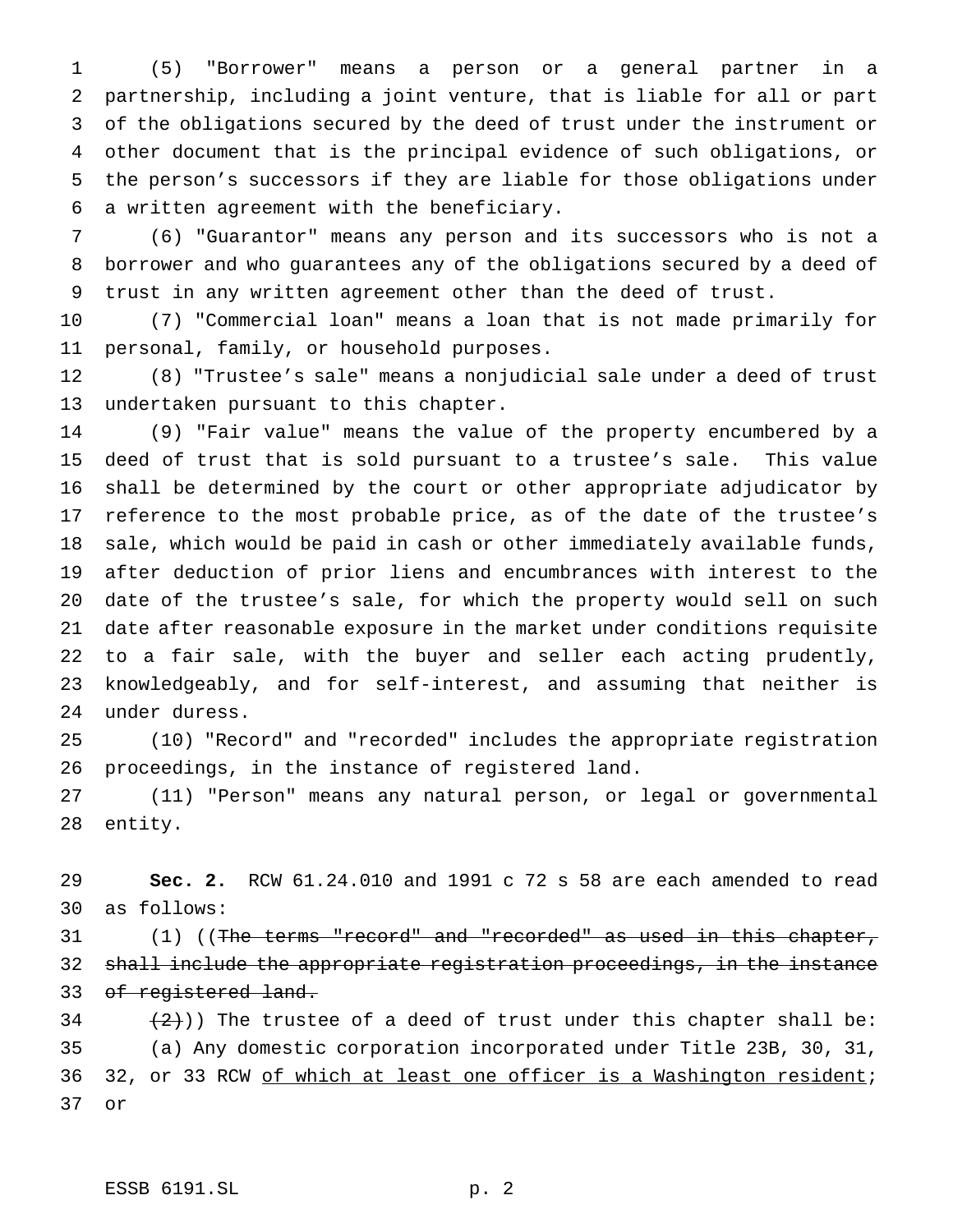1 (b) Any title insurance company authorized to insure title to real 2 property under the laws of this state, or its agents; or

3 (c) Any attorney who is an active member of the Washington state 4 bar association at the time ((he)) the attorney is named trustee; or 5 (d) Any professional corporation incorporated under chapter 18.100 6 RCW, ((all of whose shareholders are licensed attorneys)) any 7 professional limited liability company formed under chapter 25.15 RCW, 8 any general partnership, including limited liability partnerships, 9 formed under chapter 25.04 RCW, all of whose shareholders, members, or 10 partners, respectively, are either licensed attorneys or entities, 11 provided all of the owners of those entities are licensed attorneys, or 12 any domestic corporation wholly owned by any of the entities under this 13 subsection  $(1)(d)$ ; or

14 (e) Any agency or instrumentality of the United States government; 15 or

16 (f) Any national bank, savings bank, or savings and loan 17 association chartered under the laws of the United States.

18  $((+3))$   $(2)$  The trustee  $((shall))$  may resign  $((at the request of$ 19 the beneficiary and may resign)) at its own election( $(-)$ ) or be 20 replaced by the beneficiary. The trustee shall give prompt written 21 notice of its resignation to the beneficiary. The resignation of the 22 trustee shall become effective upon the recording of the notice of 23 resignation in each county in which the deed of trust is recorded. If 24 a trustee is not appointed in the deed of trust, or upon the 25 resignation, incapacity, disability, absence, or death of the trustee, 26 or the election of the beneficiary to replace the trustee, the 27 beneficiary shall ((nominate in writing)) appoint a trustee or a 28 successor trustee. Upon recording ((in the mortgage records of the 29 county or counties)) the appointment of a successor trustee in each 30 county in which the ((trust)) deed of trust is recorded, ((of the 31 appointment of a successor trustee,)) the successor trustee shall be 32 vested with all powers of  $((the))$  an original trustee.

33 **Sec. 3.** RCW 61.24.020 and 1985 c 193 s 2 are each amended to read 34 as follows:

 Except as provided in this chapter, a deed of trust is subject to all laws relating to mortgages on real property. A deed conveying real property to a trustee in trust to secure the performance of an obligation of the grantor or another to the beneficiary may be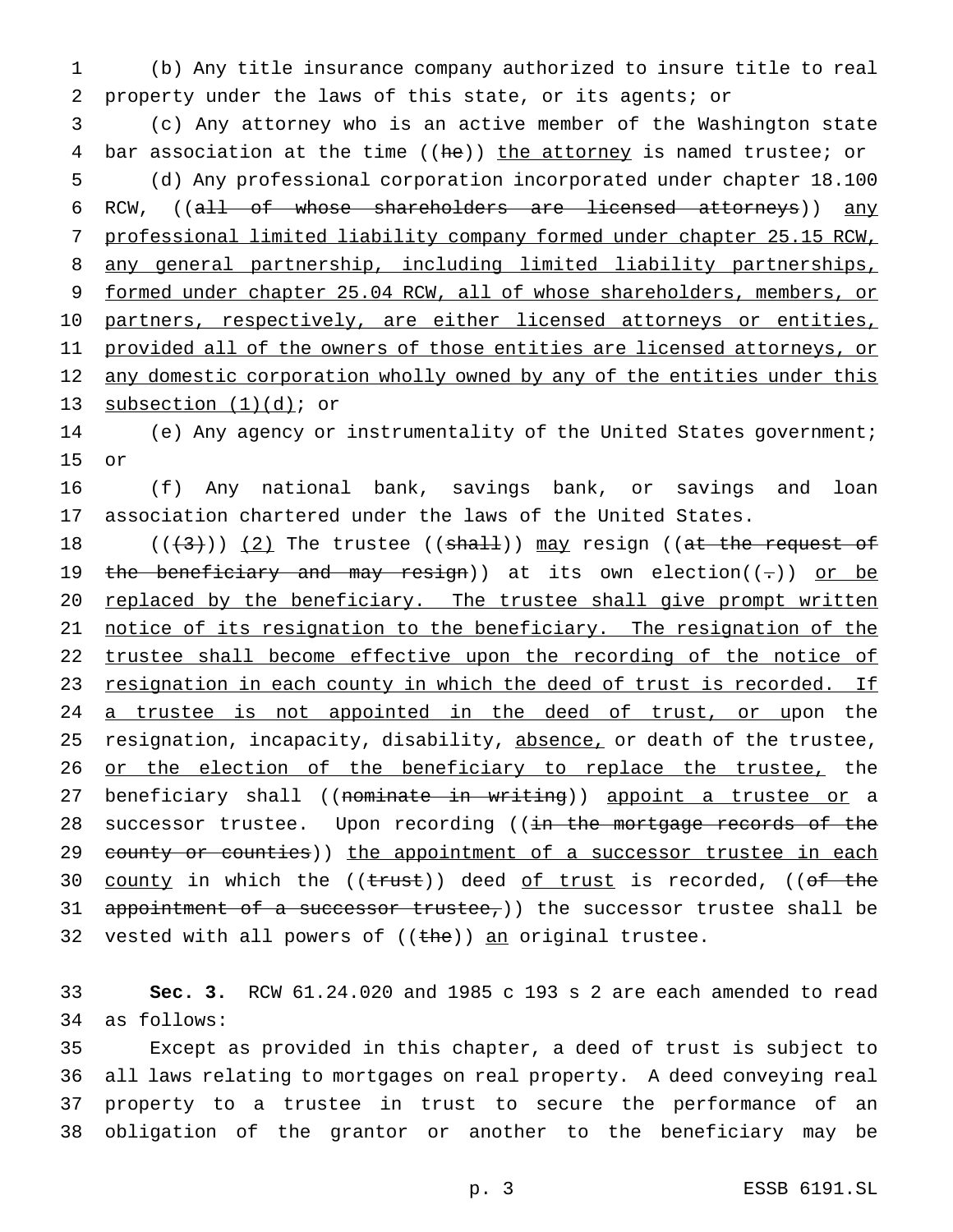1 foreclosed ((as in this chapter provided)) by trustee's sale. The 2 county auditor shall record ((such)) the deed as a mortgage and shall index the name of the grantor as mortgagor and the names of the trustee and beneficiary as mortgagee. No person, corporation or association may be both trustee and beneficiary under the same deed of trust: PROVIDED, That any agency of the United States government may be both 7 trustee and beneficiary under the same deed of trust. A deed of trust conveying real property that is used principally for agricultural purposes may be foreclosed as a mortgage. Pursuant to RCW 62A.9-501(4), when a deed of trust encumbers both real and personal property, the trustee is authorized to sell all or any portion of the 12 grantor's interest in that real and personal property at a trustee's 13 sale.

14 **Sec. 4.** RCW 61.24.030 and 1990 c 111 s 1 are each amended to read 15 as follows:

16 It shall be requisite((, to foreclosure under this chapter)) to a 17 trustee's sale:

18 (1) That the deed of trust contains a power of sale;

19 (2) That the deed of trust ((provides in its terms)) contains a 20 statement that the real property conveyed is not used principally for 21 agricultural ((or farming)) purposes; provided, if the statement is 22 false on the date the deed of trust was granted or amended to include 23 that statement, and false on the date of the trustee's sale, then the 24 deed of trust must be foreclosed judicially. Real property is used for 25 agricultural purposes if it is used in an operation that produces 26 crops, livestock, or aquatic goods;

27 (3) That a default has occurred in the obligation secured or a 28 covenant of the grantor, which by the terms of the deed of trust makes 29 operative the power to sell;

 (4) That no action commenced by the beneficiary of the deed of 31 trust ((<del>or the beneficiary's successor</del>)) is now pending to seek satisfaction of an obligation secured by the deed of trust in any court by reason of the grantor's default on the obligation secured: PROVIDED, That (a) the seeking of the appointment of a receiver shall not constitute an action for purposes of this chapter; and (b) if a receiver is appointed, the grantor shall be entitled to any rents or profits derived from property subject to a homestead as defined in RCW  $6.13.010$ . If the deed of trust was  $((not))$  granted to secure  $((an))$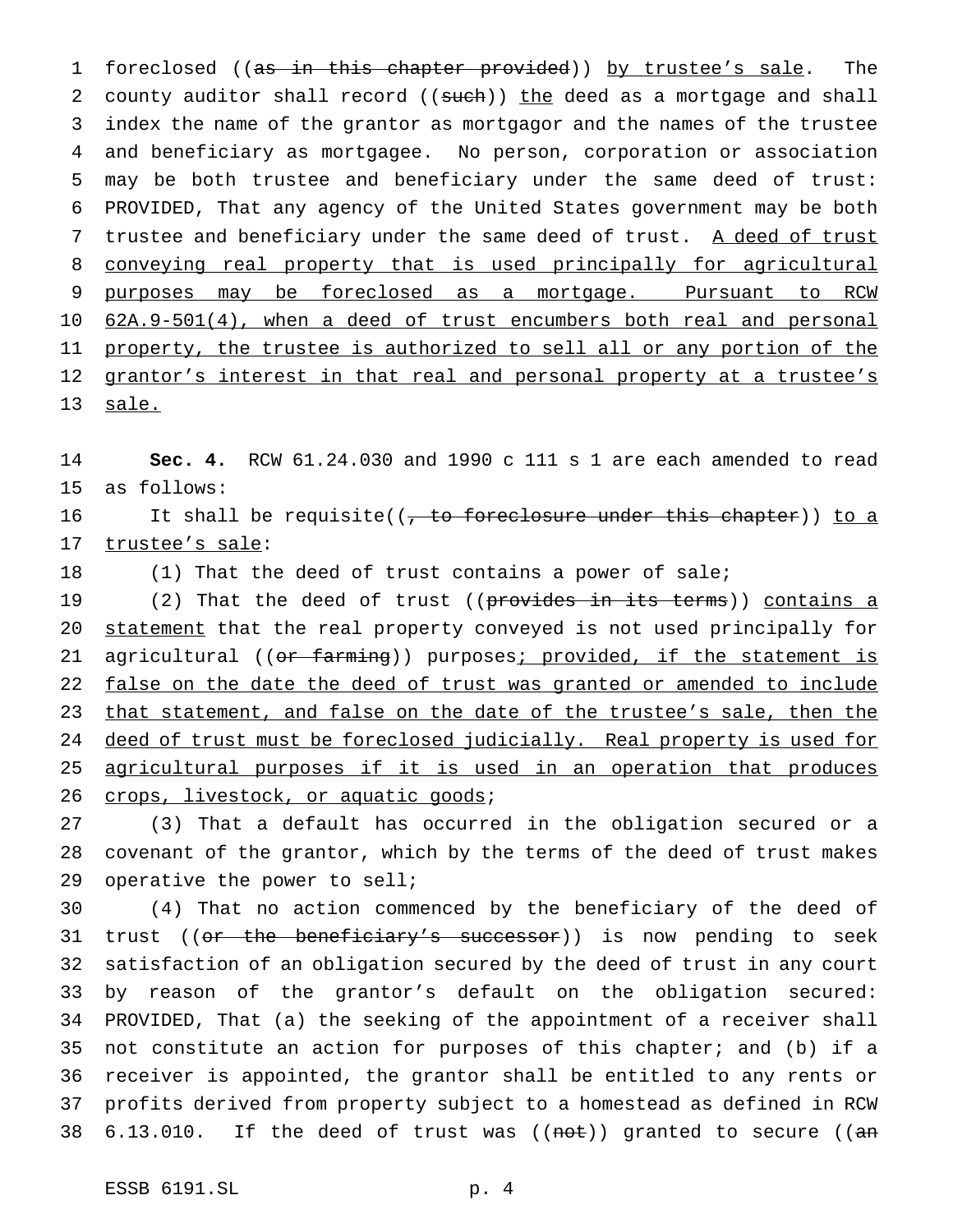obligation incurred primarily for personal, family, or household purposes)) a commercial loan, this subsection shall not apply to actions brought to enforce any other lien or security interest granted 4 to secure the obligation secured by the deed of trust being foreclosed; (5) That the deed of trust has been recorded in each county in 6 which the land or some part thereof is situated;  $((and))$ 

7 (6) That prior to the date of the notice of trustee's sale and 8 continuing thereafter through the date of the trustee's sale, the 9 trustee must have a street address in this state where personal service 10 of process may be made; and

11 (7) That at least thirty days before notice of sale shall be 12 recorded, transmitted or served, written notice of default shall be 13 transmitted by the beneficiary or trustee to the borrower and grantor 14 ((or any successor in interest)) at ((his)) their last known 15 ((address)) addresses by both first class and either registered or 16 certified mail, return receipt requested, and the beneficiary or 17 trustee shall cause to be posted in a conspicuous place on ((said)) the 18 premises, a copy of ((said)) the notice, or personally served on the 19 borrower and grantor ((or his successor in interest)). This notice 20 shall contain the following information:

21 (a) A description of the property which is then subject to the deed 22 of trust;

23 (b) ((The book and the page of the book of records wherein the deed 24 of trust is recorded)) Each county in which the deed of trust is 25 recorded and the document number given to the deed of trust upon 26 recording by each county auditor or recording officer;

27 (c) That the beneficiary has declared the borrower or grantor (( $\sigma$ 28 any successor in interest)) to be in default, and a concise statement 29 of the default alleged;

30 (d) An itemized account of the amount or amounts in arrears if the 31 default alleged is failure to make payments;

 (e) An itemized account of all other specific charges, costs, or 33 fees that the borrower, grantor, or any guarantor is or may be obliged to pay to reinstate the deed of trust before the recording of the notice of sale;

36 (f) The total of ((subparagraphs)) (d) and (e) of this subsection, 37 designated clearly and conspicuously as the amount necessary to 38 reinstate the note and deed of trust before the recording of the notice 39 of sale;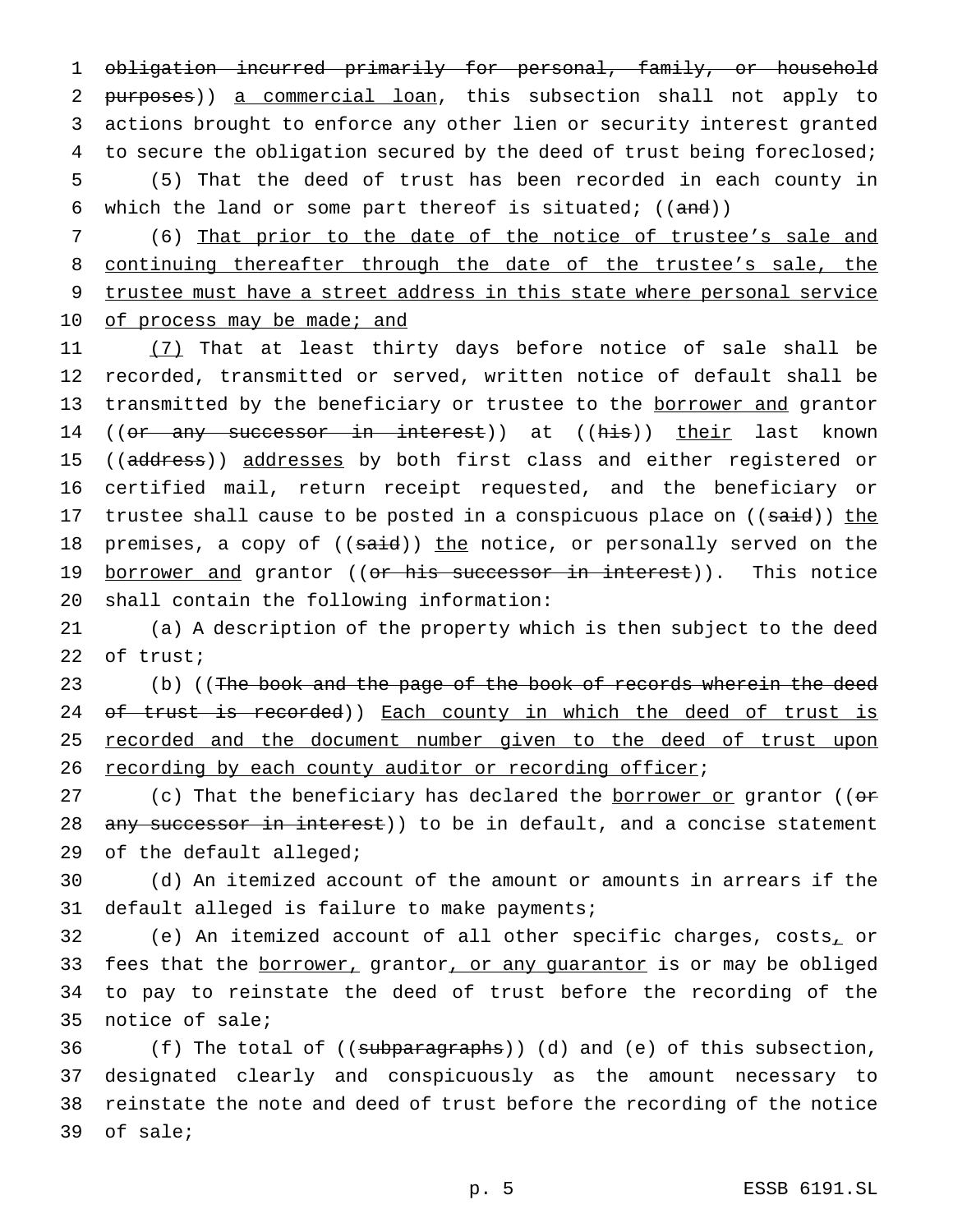1 (g) That failure to cure ((said)) the alleged default within thirty days of the date of mailing of the notice, or if personally served, within thirty days of the date of personal service thereof, may lead to 4 recordation, transmittal, and publication of a notice of sale, and that 5 the property described in ((subparagraph)) (a) of this subsection may be sold at public auction at a date no less than one hundred twenty days in the future;

8 (h) That the effect of the recordation, transmittal, and publication of a notice of sale will be to (i) increase the costs and fees and (ii) publicize the default and advertise the grantor's property for sale;

 (i) That the effect of the sale of the grantor's property by the 13 trustee will be to deprive the grantor ((or his successor in interest 14 and all those who hold by, through or under him)) of all their interest 15 in the property described in ((subsection)) (a) of this subsection; and 16 (j) That the <u>borrower,</u> grantor ((<del>or any successor in interest</del>)), 17 and any guarantor has recourse to the courts pursuant to RCW 61.24.130 to contest the alleged default on any proper ground.

 **Sec. 5.** RCW 61.24.040 and 1989 c 361 s 1 are each amended to read as follows:

 A deed of trust foreclosed under this chapter shall be foreclosed as follows:

(1) At least ninety days before the sale, the trustee shall:

 (a) Record a notice in the form described in RCW 61.24.040(1)(f) in the office of the auditor in each county in which the deed of trust is recorded;

 (b) To the extent the trustee elects to foreclose its lien or 28 interest, or the beneficiary elects to preserve its right to seek a deficiency judgment against a borrower or grantor under RCW  $61.24.100(3)(a)$ , and if their addresses are stated in a recorded instrument evidencing their interest, lien, or claim of lien, or an amendment thereto, or are otherwise known to the trustee, cause a copy of the notice of sale described in RCW 61.24.040(1)(f) to be transmitted by both first class and either certified or registered mail, return receipt requested, to the following persons or their legal representatives, if any, at such address:

37 (i) The <u>borrower and</u> grantor ((<del>or the grantor's successor in</del>  $\frac{interest}{s}$ );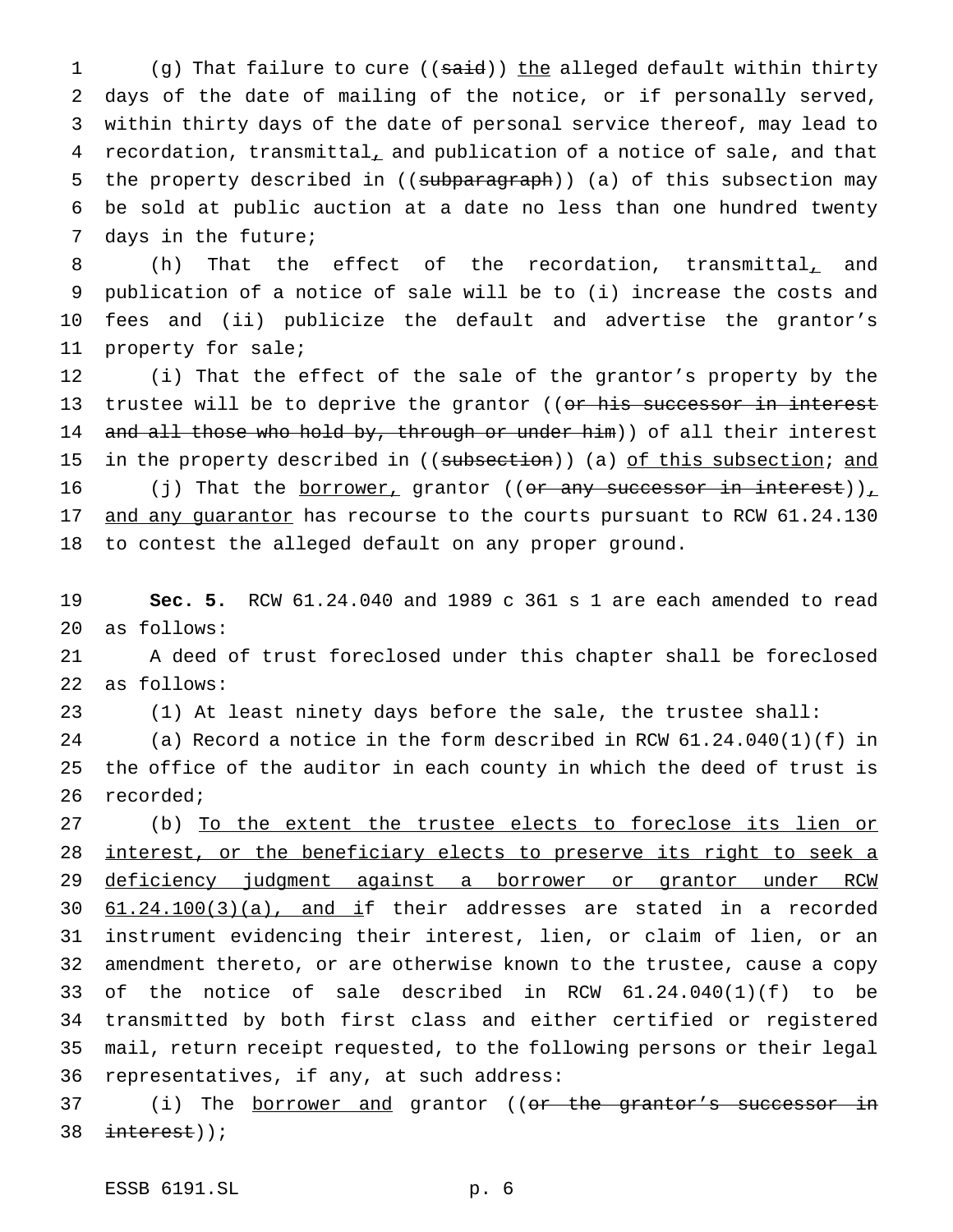(ii) The beneficiary of any deed of trust or mortgagee of any mortgage, or any person who has a lien or claim of lien against the property, that was recorded subsequent to the recordation of the deed of trust being foreclosed and before the recordation of the notice of sale;

 (iii) The vendee in any real estate contract, the lessee in any lease, or the holder of any conveyances of any interest or estate in any portion or all of the property described in such notice, if that contract, lease, or conveyance of such interest or estate, or a memorandum or other notice thereof, was recorded after the recordation of the deed of trust being foreclosed and before the recordation of the notice of sale;

 (iv) The last holder of record of any other lien against or interest in the property that is subject to a subordination to the deed of trust being foreclosed that was recorded before the recordation of 16 the notice of sale;  $((and))$ 

 (v) The last holder of record of the lien of any judgment 18 subordinate to the deed of trust being foreclosed; and

19 (vi) The occupants of property consisting solely of a single-family residence, or a condominium, cooperative, or other dwelling unit in a multiplex or other building containing fewer than five residential 22 units, whether or not the occupant's rental agreement is recorded, 23 which notice may be a single notice addressed to "occupants" for each 24 unit known to the trustee or beneficiary;

 (c) Cause a copy of the notice of sale described in RCW 61.24.040(1)(f) to be transmitted by both first class and either certified or registered mail, return receipt requested, to the plaintiff or the plaintiff's attorney of record, in any court action to foreclose a lien or other encumbrance on all or any part of the property, provided a court action is pending and a lis pendens in connection therewith is recorded in the office of the auditor of any county in which all or part of the property is located on the date the notice is recorded;

 (d) Cause a copy of the notice of sale described in RCW 61.24.040(1)(f) to be transmitted by both first class and either certified or registered mail, return receipt requested, to any person who has recorded a request for notice in accordance with RCW 61.24.045, at the address specified in such person's most recently recorded request for notice;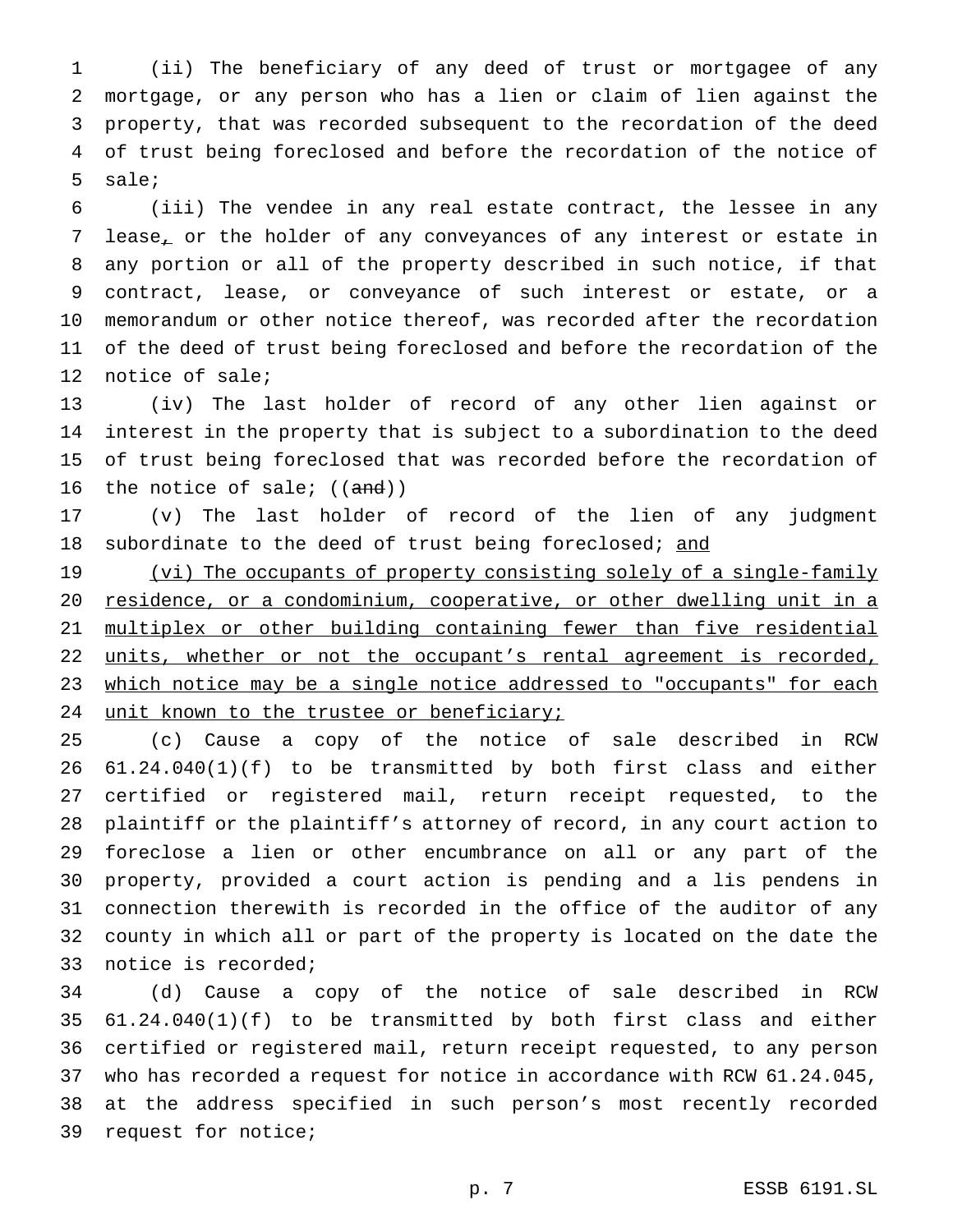(e) Cause a copy of the notice of sale described in RCW 61.24.040(1)(f) to be posted in a conspicuous place on the property, or in lieu of posting, cause a copy of said notice to be served upon any occupant of the property; (f) The notice shall be in substantially the following form: NOTICE OF TRUSTEE'S SALE  $7 \hspace{1.5cm} \text{I.}$ 8 NOTICE IS HEREBY GIVEN that the undersigned Trustee will on the . . . . 9 day of . . . . . ,  $((19))$ . . ., at the hour of . . . . o'clock . . . . M. at . . . . . . . . . . . . . . . . . . . . . . . . . . [street 11 address and location if inside a building] in the City of  $\dots \dots$  State of Washington, sell at public auction to the highest and best bidder, payable at the time of sale, the following described real 14 property, situated in the County(ies) of . . . . ., State of Washington, to-wit:

# 16 [If any personal property is to be included in the trustee's 17 sale, include a description that reasonably identifies such 18 personal property]

19 which is subject to that certain Deed of Trust dated . . . . . ., 20  $((19))$ . . ., recorded . . . . . .,  $((19))$ . . ., under Auditor's File 21 No. . . . ., records of . . . . . County, Washington, from 22 . . . . . . . . ., as Grantor, to . . . . . . . . ., as Trustee, to 23 secure an obligation in favor of  $\ldots$  . . . . . . . , as Beneficiary, the 24 beneficial interest in which was assigned by . . . . . . . . . . under 25 an Assignment recorded under Auditor's File No. .... [Include 26 recording information for all counties if the Deed of Trust is recorded 27 in more than one county.]

#### 28 II.

29 No action commenced by the Beneficiary of the Deed of Trust ((or the 30 Beneficiary's successor)) is now pending to seek satisfaction of the 31 obligation in any Court by reason of the Borrower's or Grantor's 32 default on the obligation secured by the Deed of Trust.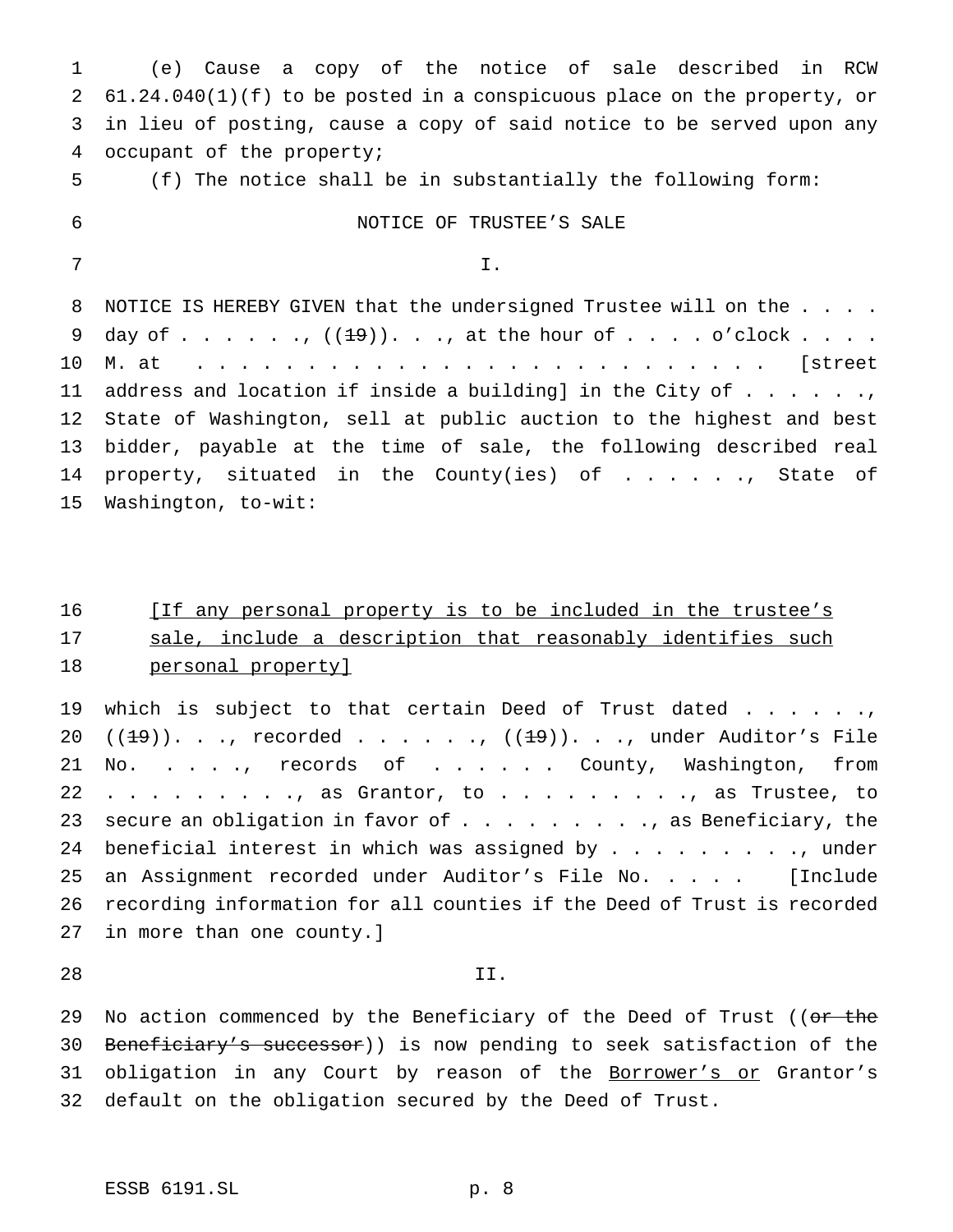**If there is another action pending to foreclose other security** 2 for all or part of the same debt, qualify the statement and identify the action.]

#### III.

The default(s) for which this foreclosure is made is/are as follows:

 [If default is for other than payment of money, set forth the particulars]

Failure to pay when due the following amounts which are now in arrears:

### IV.

 The sum owing on the obligation secured by the Deed of Trust is: Principal \$ . . . . . ., together with interest as provided in the note 12 or other instrument secured from the  $\ldots$  . . day of  $\ldots$  . . . .,  $((1-9))$ . . ., and such other costs and fees as are due under the note or other instrument secured, and as are provided by statute.

- 
- V.

 The above-described real property will be sold to satisfy the expense of sale and the obligation secured by the Deed of Trust as provided by statute. The sale will be made without warranty, express or implied, regarding title, possession, or encumbrances on the . . . . day of 20 . . . . . .,  $((19))$ . . . The default(s) referred to in paragraph III 21 must be cured by the . . . . day of . . . . . .  $((19))$ . . . (11 days before the sale date), to cause a discontinuance of the sale. The sale will be discontinued and terminated if at any time on or before the 24 . . . . day of . . . . . .,  $((19))$ . . .,  $(11)$  days before the sale date), the default(s) as set forth in paragraph III is/are cured and the Trustee's fees and costs are paid. The sale may be terminated any 27 time after the  $\ldots$  . day of  $\ldots$  . . . .,  $((19))$ . . . (11 days before 28 the sale date), and before the sale by the Borrower, Grantor ((or the 29 Grantor's successor in interest)), any Guarantor, or the holder of any recorded junior lien or encumbrance paying the entire principal and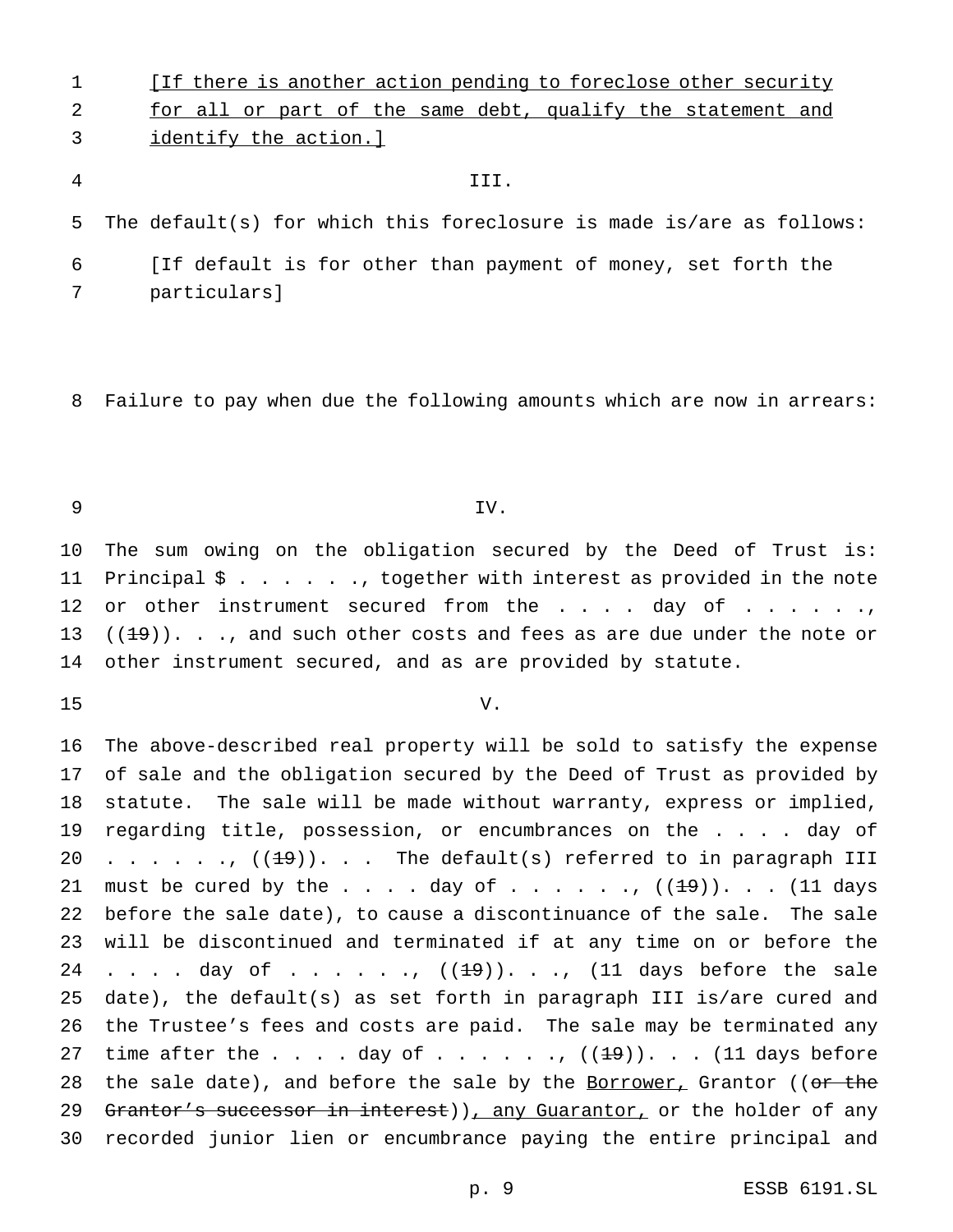interest secured by the Deed of Trust, plus costs, fees, and advances, if any, made pursuant to the terms of the obligation and/or Deed of Trust, and curing all other defaults.

VI.

 A written notice of default was transmitted by the Beneficiary or 6 Trustee to the Borrower and Grantor ((or the Grantor's successor in 7 interest)) at the following ((address)) addresses:

|    |  |  |  |  |  |  |  | . |  |  |
|----|--|--|--|--|--|--|--|---|--|--|
|    |  |  |  |  |  |  |  | . |  |  |
| 10 |  |  |  |  |  |  |  | . |  |  |

 by both first class and certified mail on the . . . . day of 12 . . . . . .,  $((19))$ . . ., proof of which is in the possession of the 13 Trustee; and the Borrower and Grantor ((or the Grantor's successor in 14 interest was)) were personally served on the . . . . day of 15 . . . . . .,  $((1\frac{19}{})\cdot \cdot \cdot \cdot)$  with said written notice of default or the written notice of default was posted in a conspicuous place on the real property described in paragraph I above, and the Trustee has possession of proof of such service or posting.

## VII.

 The Trustee whose name and address are set forth below will provide in writing to anyone requesting it, a statement of all costs and fees due at any time prior to the sale.

## VIII.

 The effect of the sale will be to deprive the Grantor and all those who hold by, through or under the Grantor of all their interest in the above-described property.

IX.

 Anyone having any objection to the sale on any grounds whatsoever will be afforded an opportunity to be heard as to those objections if they bring a lawsuit to restrain the sale pursuant to RCW 61.24.130.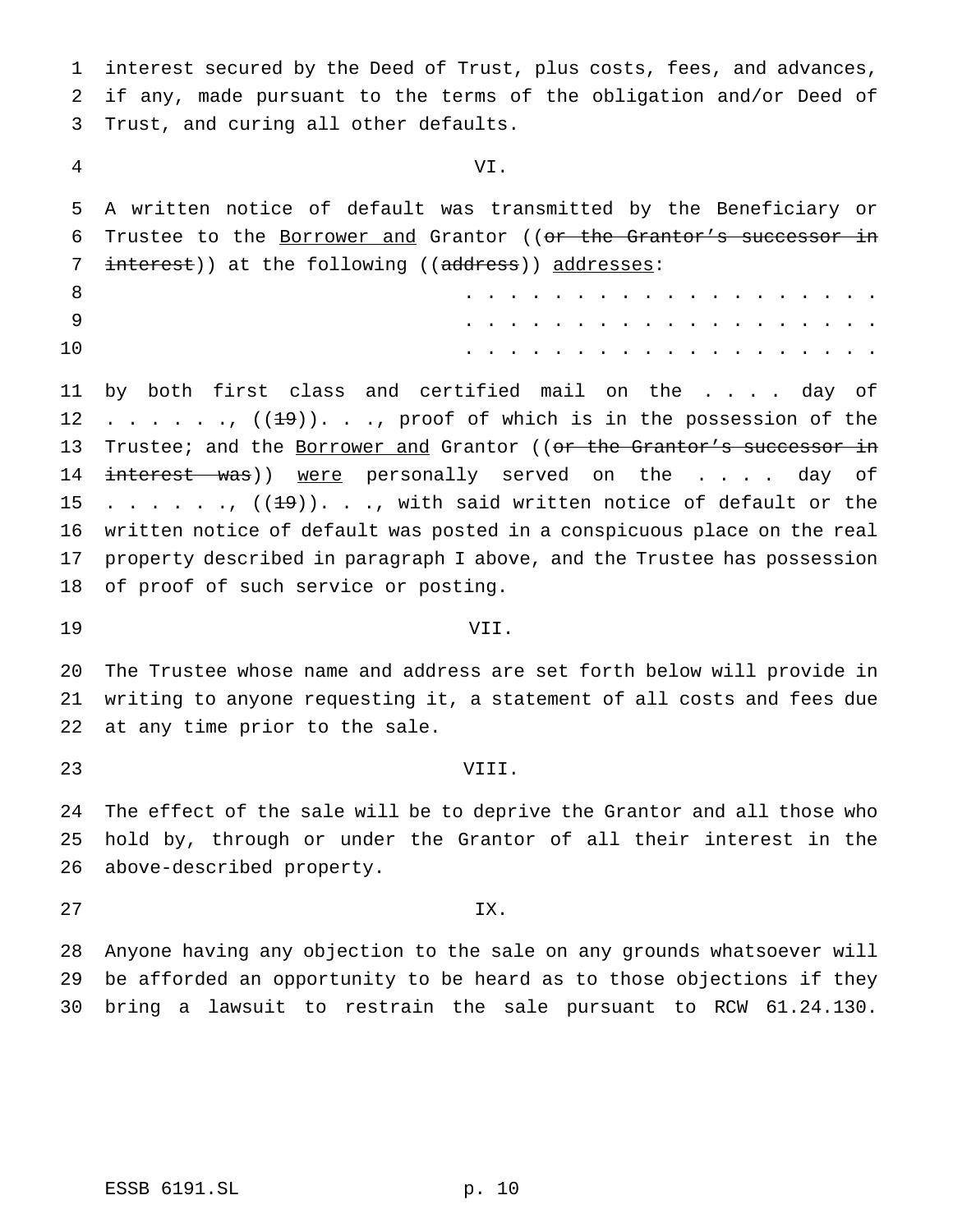1 Failure to bring such a lawsuit may result in a waiver of any proper 2 grounds for invalidating the Trustee's sale.

| 3  | [Add Part X to this notice if applicable under RCW 61.24.040(9)] |  |  |  |  |  |  |  |                                                |  |  |                       |  |  |  |  |
|----|------------------------------------------------------------------|--|--|--|--|--|--|--|------------------------------------------------|--|--|-----------------------|--|--|--|--|
| 4  |                                                                  |  |  |  |  |  |  |  |                                                |  |  |                       |  |  |  |  |
| -5 |                                                                  |  |  |  |  |  |  |  |                                                |  |  | . Trustee             |  |  |  |  |
| -6 |                                                                  |  |  |  |  |  |  |  | . ]                                            |  |  |                       |  |  |  |  |
| 7  |                                                                  |  |  |  |  |  |  |  |                                                |  |  | $\cdots$ $\}$ Address |  |  |  |  |
| 8  |                                                                  |  |  |  |  |  |  |  | . ]                                            |  |  |                       |  |  |  |  |
| -9 |                                                                  |  |  |  |  |  |  |  | $\cdots$ $\cdots$ $\cdots$ $\cdots$ $\}$ Phone |  |  |                       |  |  |  |  |

10 [((<del>Individual or corporate</del>)) Acknowledgment]

11 (2) In addition to providing the **borrower and** grantor ((or the 12 grantor's successor in interest)) the notice of sale described in RCW 13 61.24.040(1)(f), the trustee shall include with the copy of the notice 14 which is mailed to the grantor ((or the grantor's successor in 15 interest)), a statement to the grantor ((or the grantor's successor in 16 interest)) in substantially the following form:

17 NOTICE OF FORECLOSURE 18 Pursuant to the Revised Code of Washington, 19 Chapter 61.24 RCW

20 The attached Notice of Trustee's Sale is a consequence of 21 default(s) in the obligation to  $\ldots$  . . . ., the Beneficiary of your 22 Deed of Trust and owner of the obligation secured thereby. Unless the 23 default(s) is/are cured, your property will be sold at auction on the 24 . . . . day of . . . . . .,  $((1+9))$ . . .

25 To cure the default(s), you must bring the payments current, cure 26 any other defaults, and pay accrued late charges and other costs, 27 advances, and attorneys' fees as set forth below by the . . . . day of 28 . . . . . .,  $((19))$ . . .  $((+)$  [11 days before the sale date((+))]. To 29 date, these arrears and costs are as follows: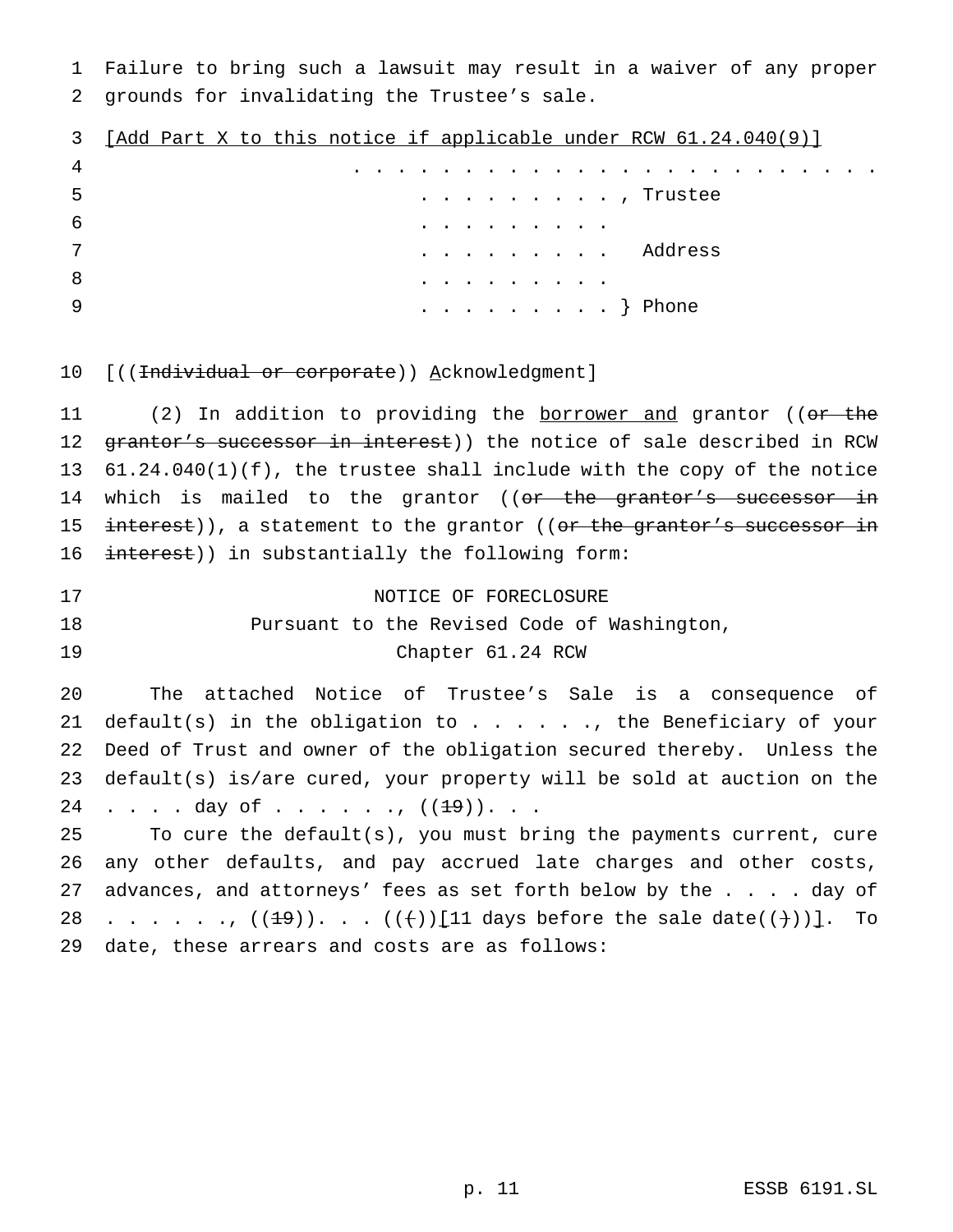| $\mathbf 1$    |                                 |                                  |                             |                                                           |  |    |                             |                                                                                                                                     | Estimated amount |
|----------------|---------------------------------|----------------------------------|-----------------------------|-----------------------------------------------------------|--|----|-----------------------------|-------------------------------------------------------------------------------------------------------------------------------------|------------------|
| $\overline{2}$ |                                 | Currently due                    |                             |                                                           |  |    |                             |                                                                                                                                     | that will be due |
| 3              |                                 | to reinstate                     |                             |                                                           |  |    |                             | to reinstate                                                                                                                        |                  |
| $\overline{4}$ |                                 | on.                              |                             |                                                           |  |    |                             | on.                                                                                                                                 |                  |
| 5              |                                 | $\sim$ , and $\sim$ , and $\sim$ |                             |                                                           |  |    |                             | $\begin{array}{cccccccccccccc} \bullet & \bullet & \bullet & \bullet & \bullet & \bullet & \bullet & \bullet & \bullet \end{array}$ |                  |
| $\epsilon$     |                                 |                                  |                             |                                                           |  |    |                             |                                                                                                                                     | (11 days before  |
| 7              |                                 |                                  |                             |                                                           |  |    |                             | the date set                                                                                                                        |                  |
| 8              |                                 |                                  |                             |                                                           |  |    |                             | for sale)                                                                                                                           |                  |
| 9              | Delinquent payments             |                                  |                             |                                                           |  |    |                             |                                                                                                                                     |                  |
| 10             | from $\ldots$ $\ldots$ $\ldots$ |                                  |                             |                                                           |  |    |                             |                                                                                                                                     |                  |
| 11             | $((19))$ ., in the              |                                  |                             |                                                           |  |    |                             |                                                                                                                                     |                  |
| $12 \,$        | amount of                       |                                  |                             |                                                           |  |    |                             |                                                                                                                                     |                  |
| 13             | \$ /mo. :                       |                                  | $\ddot{\S}$                 |                                                           |  |    | $\ddot{\S}$                 |                                                                                                                                     |                  |
| 14             | Late charges in                 |                                  |                             |                                                           |  |    |                             |                                                                                                                                     |                  |
| 15             | the total                       |                                  |                             |                                                           |  |    |                             |                                                                                                                                     |                  |
| 16             | amount of:                      |                                  | $$ \cdot \cdot \cdot \cdot$ |                                                           |  |    | $\ddot{\S}$                 |                                                                                                                                     |                  |
| 17             |                                 |                                  |                             |                                                           |  |    |                             | Estimated                                                                                                                           |                  |
| 18             |                                 |                                  |                             |                                                           |  |    | Amounts                     |                                                                                                                                     |                  |
| 19             | Attorneys' fees:                |                                  | $$ \cdot \cdot \cdot \cdot$ |                                                           |  |    | $$ \cdot \cdot \cdot \cdot$ |                                                                                                                                     |                  |
| 20             | Trustee's fee:                  | \$                               |                             | $\mathcal{L}^{\text{max}}$ , $\mathcal{L}^{\text{max}}$ , |  |    | $$ \cdot \cdot \cdot \cdot$ |                                                                                                                                     |                  |
| 21             | Trustee's expenses:             |                                  |                             |                                                           |  |    |                             |                                                                                                                                     |                  |
| 22             | (Itemization)                   |                                  |                             |                                                           |  |    |                             |                                                                                                                                     |                  |
| 23             | Title report                    | \$                               |                             |                                                           |  | \$ |                             |                                                                                                                                     |                  |
| 24             | Recording fees                  | \$                               |                             |                                                           |  | \$ |                             |                                                                                                                                     |                  |
| 25             | Service/Posting                 |                                  |                             |                                                           |  |    |                             |                                                                                                                                     |                  |
| 26             | of Notices                      | \$                               |                             |                                                           |  | \$ |                             |                                                                                                                                     |                  |
| 27             | Postage/Copying                 |                                  |                             |                                                           |  |    |                             |                                                                                                                                     |                  |
| 28             | expense                         | \$                               |                             |                                                           |  | \$ |                             |                                                                                                                                     |                  |
| 29             | Publication                     | \$                               |                             |                                                           |  | \$ |                             |                                                                                                                                     |                  |
| 30             | Telephone                       |                                  |                             |                                                           |  |    |                             |                                                                                                                                     |                  |
| 31             | charges                         | \$                               |                             |                                                           |  | \$ |                             |                                                                                                                                     |                  |
| 32             | Inspection fees                 | \$                               |                             |                                                           |  | \$ |                             |                                                                                                                                     |                  |
| 33             | $\cdots$                        | \$                               |                             |                                                           |  | \$ |                             |                                                                                                                                     |                  |
| 34             |                                 | \$                               |                             |                                                           |  | \$ |                             |                                                                                                                                     |                  |
| 35             | TOTALS                          | \$                               |                             |                                                           |  | \$ |                             |                                                                                                                                     |                  |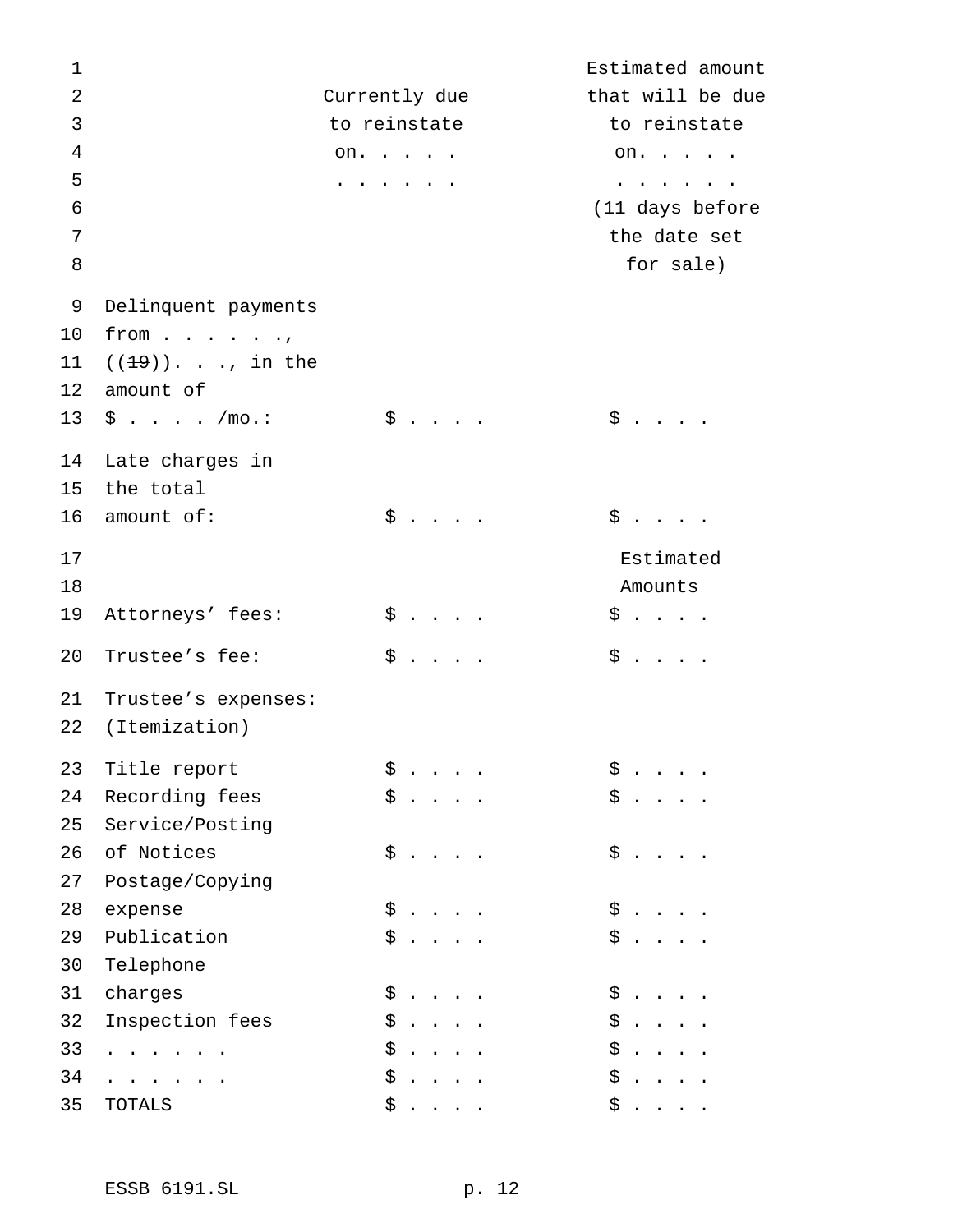As to the defaults which do not involve payment of money to the Beneficiary of your Deed of Trust, you must cure each such default. Listed below are the defaults which do not involve payment of money to the Beneficiary of your Deed of Trust. Opposite each such listed default is a brief description of the action necessary to cure the default and a description of the documentation necessary to show that the default has been cured.

| 8   | Default                                                 | Description of Action Required to Cure and                                                                                                                                                                                                                                                                 |
|-----|---------------------------------------------------------|------------------------------------------------------------------------------------------------------------------------------------------------------------------------------------------------------------------------------------------------------------------------------------------------------------|
| - 9 |                                                         | Documentation Necessary to Show Cure                                                                                                                                                                                                                                                                       |
| 10  | $\cdot$ $\cdot$ $\cdot$ $\cdot$ $\cdot$ $\cdot$ $\cdot$ |                                                                                                                                                                                                                                                                                                            |
| 11  |                                                         | $\mathbf{r} = \mathbf{r} - \mathbf{r} - \mathbf{r} - \mathbf{r} - \mathbf{r} - \mathbf{r} - \mathbf{r} - \mathbf{r} - \mathbf{r} - \mathbf{r} - \mathbf{r} - \mathbf{r} - \mathbf{r} - \mathbf{r} - \mathbf{r} - \mathbf{r} - \mathbf{r} - \mathbf{r} - \mathbf{r} - \mathbf{r} - \mathbf{r} - \mathbf{r}$ |
| 12  |                                                         |                                                                                                                                                                                                                                                                                                            |
| 13  |                                                         | $\cdots$<br>$\sim$ $\sim$ $\sim$ $\sim$ $\sim$                                                                                                                                                                                                                                                             |
| 14  |                                                         |                                                                                                                                                                                                                                                                                                            |
| 15  |                                                         | . The contract of the contract of the contract of the contract of the contract of the contract of the contract of the contract of the contract of the contract of the contract of the contract of the contract of the contrac                                                                              |

 You may reinstate your Deed of Trust and the obligation secured 17 thereby at any time up to and including the  $\ldots$  . day of  $\ldots$  . . . ., 18 ( $(\pm 9)$ )...  $( (\dagger) )$  [11 days before the sale date( $(\dagger)$ )], by paying the amount set forth or estimated above and by curing any other defaults described above. Of course, as time passes other payments may become due, and any further payments coming due and any additional late charges must be added to your reinstating payment. Any new defaults not involving payment of money that occur after the date of this notice must also be cured in order to effect reinstatement. In addition, because some of the charges can only be estimated at this time, and because the amount necessary to reinstate may include presently unknown expenditures required to preserve the property or to comply with state or local law, it will be necessary for you to contact the Trustee before the time you tender reinstatement so that you may be advised of the exact amount you will be required to pay. Tender of payment or 31 performance must be made to: . . . . . , whose address is 32 . . . . . , telephone ( ) . . . . . AFTER THE . . . . DAY OF 33 . . . . . .  $(19)$ . . ., YOU MAY NOT REINSTATE YOUR DEED OF TRUST BY PAYING THE BACK PAYMENTS AND COSTS AND FEES AND CURING THE OTHER DEFAULTS AS OUTLINED ABOVE. In such a case, you will only be able to stop the sale by paying, before the sale, the total principal balance (\$ . . . . . .) plus accrued interest, costs and advances, if any, made pursuant to the terms of the documents and by curing the other defaults as outlined above.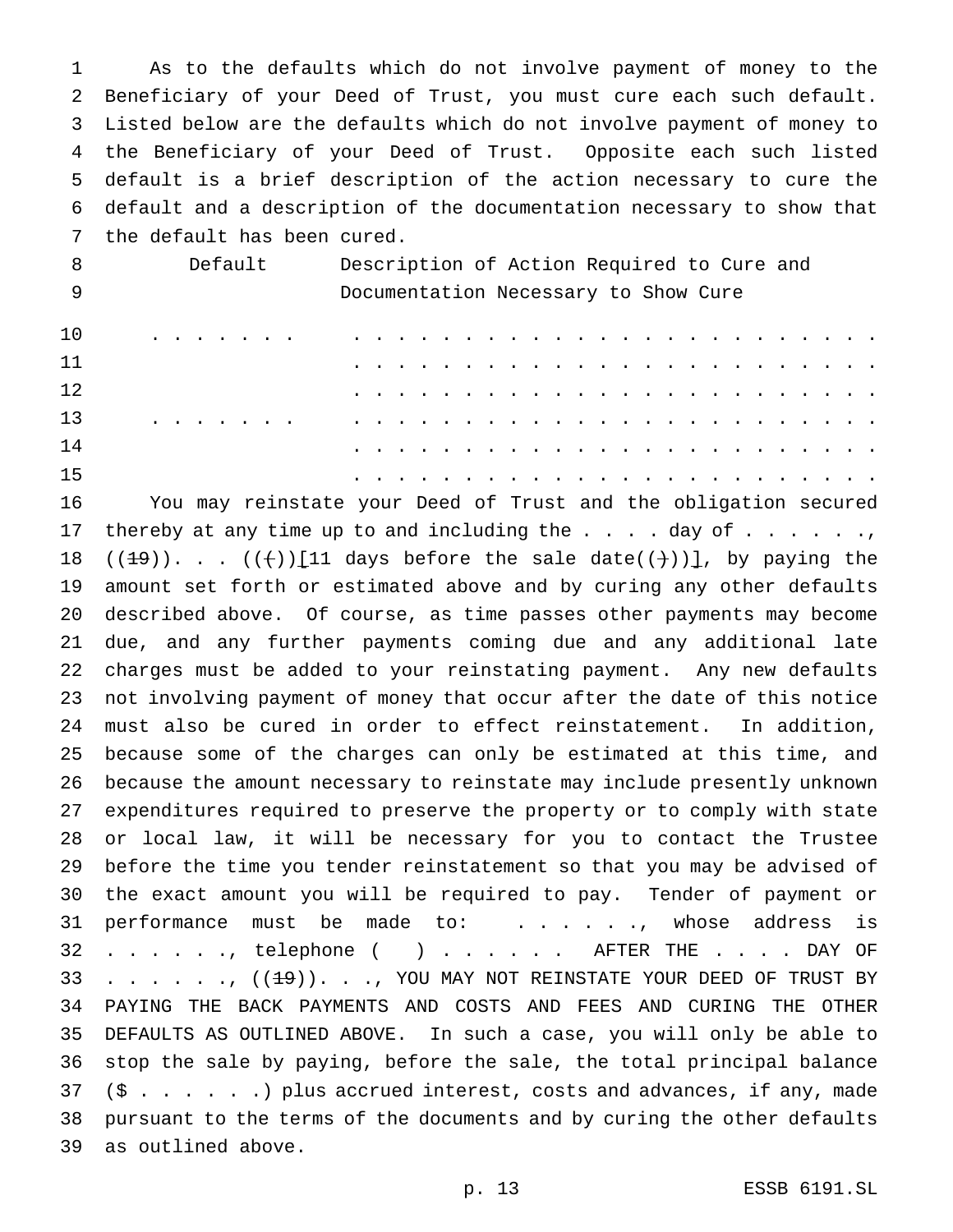You may contest this default by initiating court action in the Superior Court of the county in which the sale is to be held. In such action, you may raise any legitimate defenses you have to this default. A copy of your Deed of Trust and documents evidencing the obligation secured thereby are enclosed. You may wish to consult a lawyer. Legal action on your part may prevent or restrain the sale, but only if you persuade the court of the merits of your defense.

8 The court may grant a restraining order or injunction to restrain 9 a trustee's sale pursuant to RCW 61.24.130 upon five days notice to the 10 trustee of the time when, place where, and the judge before whom the 11 application for the restraining order or injunction is to be made. 12 This notice shall include copies of all pleadings and related documents to be given to the judge. Notice and other process may be served on 14 the trustee at:

 NAME: ............. ADDRESS: ............ ............ 18 TELEPHONE NUMBER: . . .

 If you do not reinstate the secured obligation and your Deed of Trust in the manner set forth above, or if you do not succeed in 21 restraining the sale by court action, your property will be sold (( $t\sigma$ 22 satisfy the obligations secured by your Deed of Trust)). The effect of such sale will be to deprive you and all those who hold by, through or 24 under you of all interest in the property;

 (3) In addition, the trustee shall cause a copy of the notice of sale described in RCW 61.24.040(1)(f) (excluding the acknowledgment) to be published in a legal newspaper in each county in which the property 28 or any part thereof is situated, once on or between the ((thirty-29 second)) thirty-fifth and twenty-eighth day before the date of sale, 30 and once on or between the ((eleventh)) fourteenth and seventh day before the date of sale;

 (4) On the date and at the time designated in the notice of sale, the trustee or its authorized agent shall sell the property at public auction to the highest bidder. The trustee may sell the property in gross or in parcels as the trustee shall deem most advantageous;

 (5) The place of sale shall be at any designated public place within the county where the property is located and if the property is in more than one county, the sale may be in any of the counties where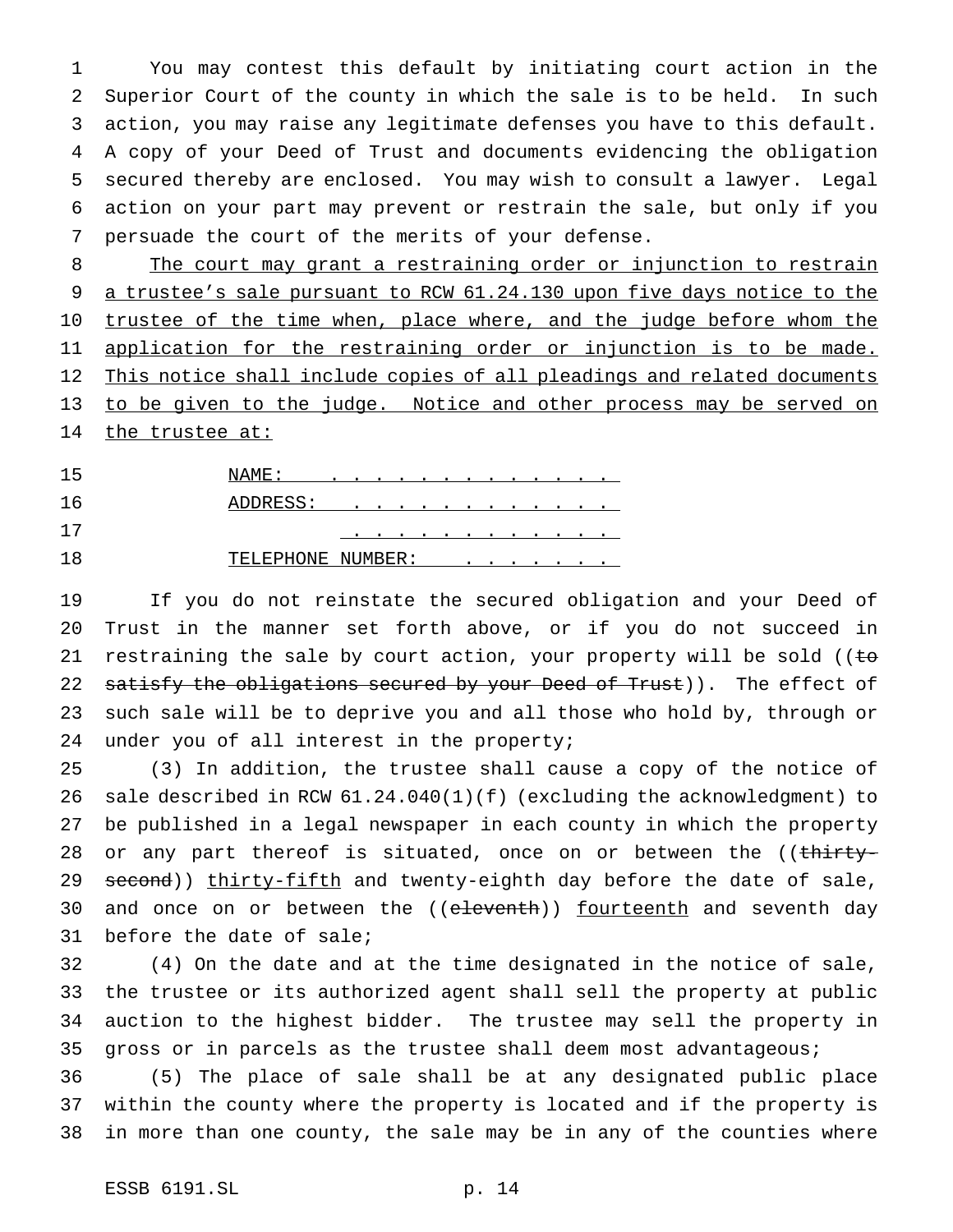the property is located. The sale shall be on Friday, or if Friday is a legal holiday on the following Monday, and during the hours set by statute for the conduct of sales of real estate at execution;

 (6) The trustee may for any cause the trustee deems advantageous, continue the sale for a period or periods not exceeding a total of one hundred twenty days by a public proclamation at the time and place fixed for sale in the notice of sale or, alternatively, by giving notice of the time and place of the postponed sale in the manner and to the persons specified in RCW 61.24.040(1) (b), (c), (d), and (e) and publishing a copy of such notice once in the newspaper(s) described in RCW 61.24.040(3), more than seven days before the date fixed for sale in the notice of sale. No other notice of the postponed sale need be given;

 (7) The purchaser shall forthwith pay the price bid and on payment the trustee shall execute to the purchaser its deed; the deed shall recite the facts showing that the sale was conducted in compliance with all of the requirements of this chapter and of the deed of trust, which recital shall be prima facie evidence of such compliance and conclusive evidence thereof in favor of bona fide purchasers and encumbrancers for value, except that these recitals shall not affect the lien or interest of any person entitled to notice under RCW 61.24.040(1), if the trustee fails to give the required notice to such person. In such case, the lien or interest of such omitted person shall not be affected by the sale and such omitted person shall be treated as if such person was the holder of the same lien or interest and was omitted as a party defendant in a judicial foreclosure proceeding;

 (8) The sale as authorized under this chapter shall not take place less than one hundred ninety days from the date of default in any of the obligations secured.

 (9) If the trustee elects to foreclose the interest of any occupant 31 or tenant of property comprised solely of a single-family residence, or a condominium, cooperative, or other dwelling unit in a multiplex or other building containing fewer than five residential units, the following notice shall be included as Part X of the Notice of Trustee's Sale:

## X. NOTICE TO OCCUPANTS OR TENANTS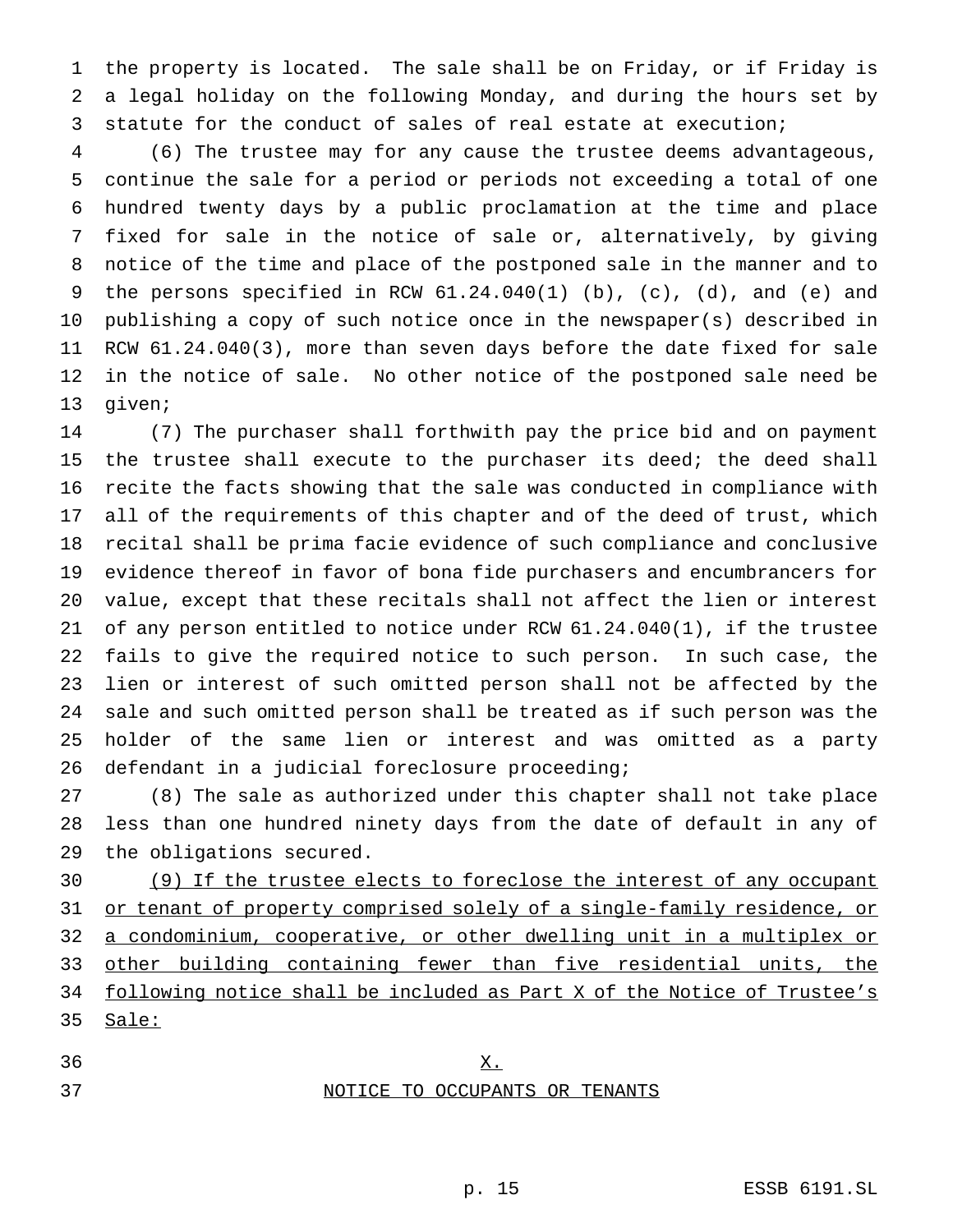1 The purchaser at the trustee's sale is entitled to possession of the property on the 20th day following the sale, as against the grantor under the deed of trust (the owner) and anyone having an interest 4 junior to the deed of trust, including occupants and tenants. After the 20th day following the sale the purchaser has the right to evict occupants and tenants by summary proceedings under the unlawful detainer act, chapter 59.12 RCW.

8 (10) Only one copy of all notices required by this chapter need be 9 given to a person who is both the borrower and the grantor. All 10 notices required by this chapter that are given to a general partnership are deemed given to each of its general partners, unless 12 otherwise agreed by the parties.

 NEW SECTION. **Sec. 6.** A new section is added to chapter 61.24 RCW to read as follows:

 The beneficiary may give the notices of default, trustee's sale, and foreclosure referred to in RCW 61.24.030(7) and 61.24.040 to any one or more of the guarantors of a commercial loan at the time they are given to the grantor. In addition to the information contained in the notices provided to the grantor, these notices shall state that (1) the guarantor may be liable for a deficiency judgment to the extent the sale price obtained at the trustee's sale is less than the debt secured by the deed of trust; (2) the guarantor has the same rights to reinstate the debt, cure the default, or repay the debt as is given to the grantor in order to avoid the trustee's sale; (3) the guarantor will have no right to redeem the property after the trustee's sale; (4) subject to such longer periods as are provided in the Washington deed of trust act, chapter 61.24 RCW, any action brought to enforce a guaranty must be commenced within one year after the trustee's sale, or the last trustee's sale under any deed of trust granted to secure the same debt; and (5) in any action for a deficiency, the guarantor will have the right to establish the fair value of the property as of the date of the trustee's sale, less prior liens and encumbrances, and to limit its liability for a deficiency to the difference between the debt and the greater of such fair value or the sale price paid at the trustee's sale, plus interest and costs. The failure of the beneficiary to provide any guarantor the notice referred to in this section does not invalidate either the notices given to the borrower or the grantor, or the trustee's sale.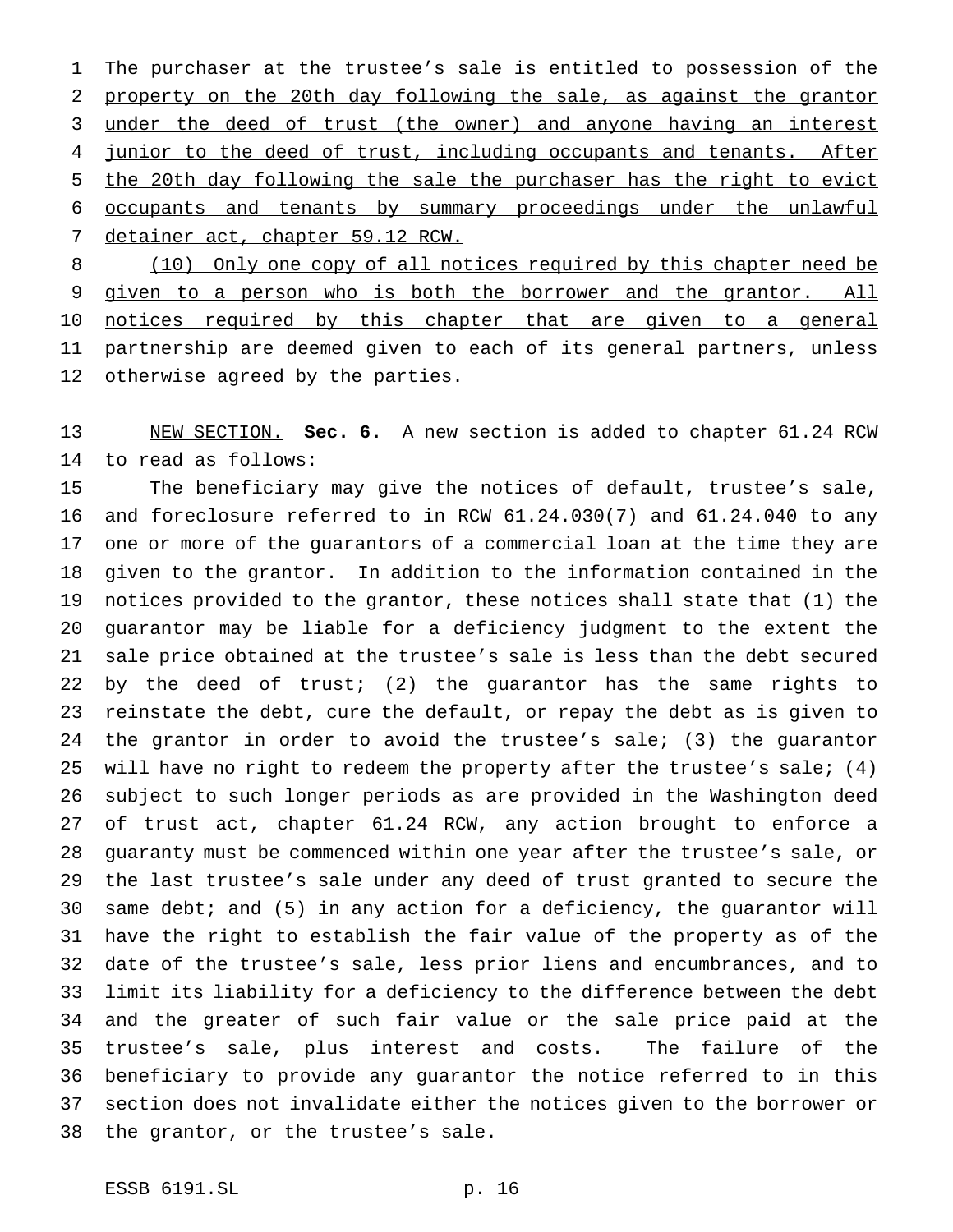1 **Sec. 7.** RCW 61.24.050 and 1965 c 74 s 5 are each amended to read 2 as follows:

3 ((The deed of the trustee, executed to the purchaser,)) When 4 delivered to the purchaser, the trustee's deed shall convey all of the 5 right, title, and interest in the real and personal property sold at 6 the trustee's sale which the grantor had or had the power to convey at 7 the time of the execution ( $(by - h + m)$ ) of the deed of trust, and such as 8 ((he)) the grantor may have thereafter acquired. If the trustee 9 accepts a bid, then the trustee's sale is final as of the date and time 10 of such acceptance if the trustee's deed is recorded within fifteen 11 <u>days thereafter.</u> After <u>a trustee's</u> sale, ((<del>as in this chapter</del> 12  $peroted$ ,) no person shall have any right, by statute or otherwise, to 13 redeem ((from the deed of trust or from)) the property sold at the 14 trustee's sale.

15 **Sec. 8.** RCW 61.24.060 and 1967 c 30 s 2 are each amended to read 16 as follows:

 The purchaser at the trustee's sale shall be entitled to possession of the property on the twentieth day following the sale, as against the 19 grantor under the deed of trust ((or anyone claiming through him,)) and anyone having an interest junior to the deed of trust, including 21 occupants and tenants, who were given all of the notices to which they 22 were entitled under this chapter. The purchaser shall also have a right to the summary proceedings to obtain possession of real property provided in chapter 59.12 RCW.

25 **Sec. 9.** RCW 61.24.070 and 1965 c 74 s 7 are each amended to read 26 as follows:

27 (1) The trustee may not bid at the trustee's sale. Any other 28 person<sub>t</sub> including the beneficiary ((under the deed of trust))<sub> $\mu$ </sub> may bid 29 at the trustee's sale.

30 (2) The trustee shall, at the request of the beneficiary, credit 31 toward the beneficiary's bid all or any part of the monetary 32 obligations secured by the deed of trust. If the beneficiary is the 33 purchaser, any amount bid by the beneficiary in excess of the amount so 34 credited shall be paid to the trustee in the form of cash, certified 35 check, cashier's check, money order, or funds received by verified 36 electronic transfer, or any combination thereof. If the purchaser is 37 not the beneficiary, the entire bid shall be paid to the trustee in the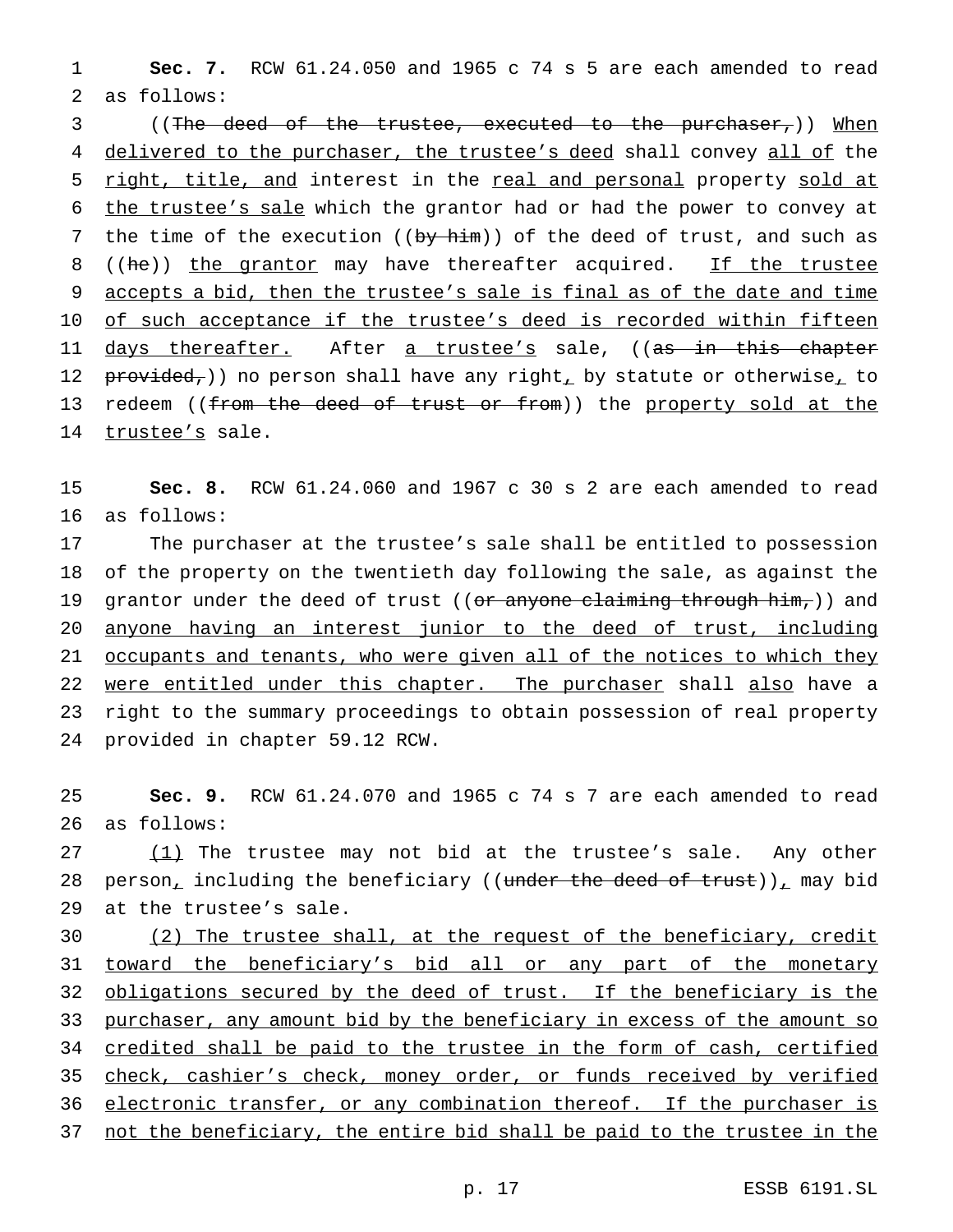1 form of cash, certified check, cashier's check, money order, or funds

2 received by verified electronic transfer, or any combination thereof.

3 **Sec. 10.** RCW 61.24.080 and 1981 c 161 s 5 are each amended to read 4 as follows:

5 The trustee shall apply the proceeds of the sale as follows:

6 (1) To the expense of sale, including a reasonable charge by the 7 trustee and by his or her attorney: PROVIDED, That the aggregate of 8 the charges by the trustee and his or her attorney, for their services 9 in the sale, shall not exceed the amount which would, by the superior 10 court of the county in which the trustee's sale occurred, have been 11 deemed a reasonable attorney fee, had the trust deed been foreclosed as 12 a mortgage in a noncontested action in  $((the **wait**))$  that court;

13 (2) To the obligation secured by the deed of trust; and

14 (3) The surplus, if any, less the clerk's filing fee, shall be 15 deposited, together with written notice of the amount of the surplus, 16 a copy of the ((recorded)) notice of trustee's sale, and an affidavit 17 of mailing as provided in this subsection, with the clerk of the 18 superior court of the county in which the sale took place. The trustee 19 shall mail copies of the notice of the surplus, the notice of trustee's 20 sale, and the affidavit of mailing to each party to whom the notice of 21 trustee's sale was sent pursuant to RCW 61.24.040(1). The clerk shall 22 index such funds under the name of the grantor as set out in the 23 recorded notice. Upon ((depositing such surplus)) compliance with this 24 subsection, the trustee shall be discharged from all further 25 responsibilities ((therefor)) for the surplus. Interests in, or liens 26 or claims of liens against the property eliminated by sale under this 27 section shall attach to ((such)) the surplus in the order of priority 28 that it had attached to the property. A party seeking disbursement of 29 the surplus funds shall file a motion requesting disbursement in the 30 superior court for the county in which the surplus funds are deposited. 31 Notice of the motion shall be personally served upon, or mailed in the 32 manner specified in RCW 61.24.040(1)(b), to all parties to whom the 33 trustee mailed notice of the surplus, and any other party who has 34 entered an appearance in the proceeding, not less than twenty days 35 prior to the hearing of the motion. The clerk shall not disburse such 36 surplus except upon order of the superior court of such county.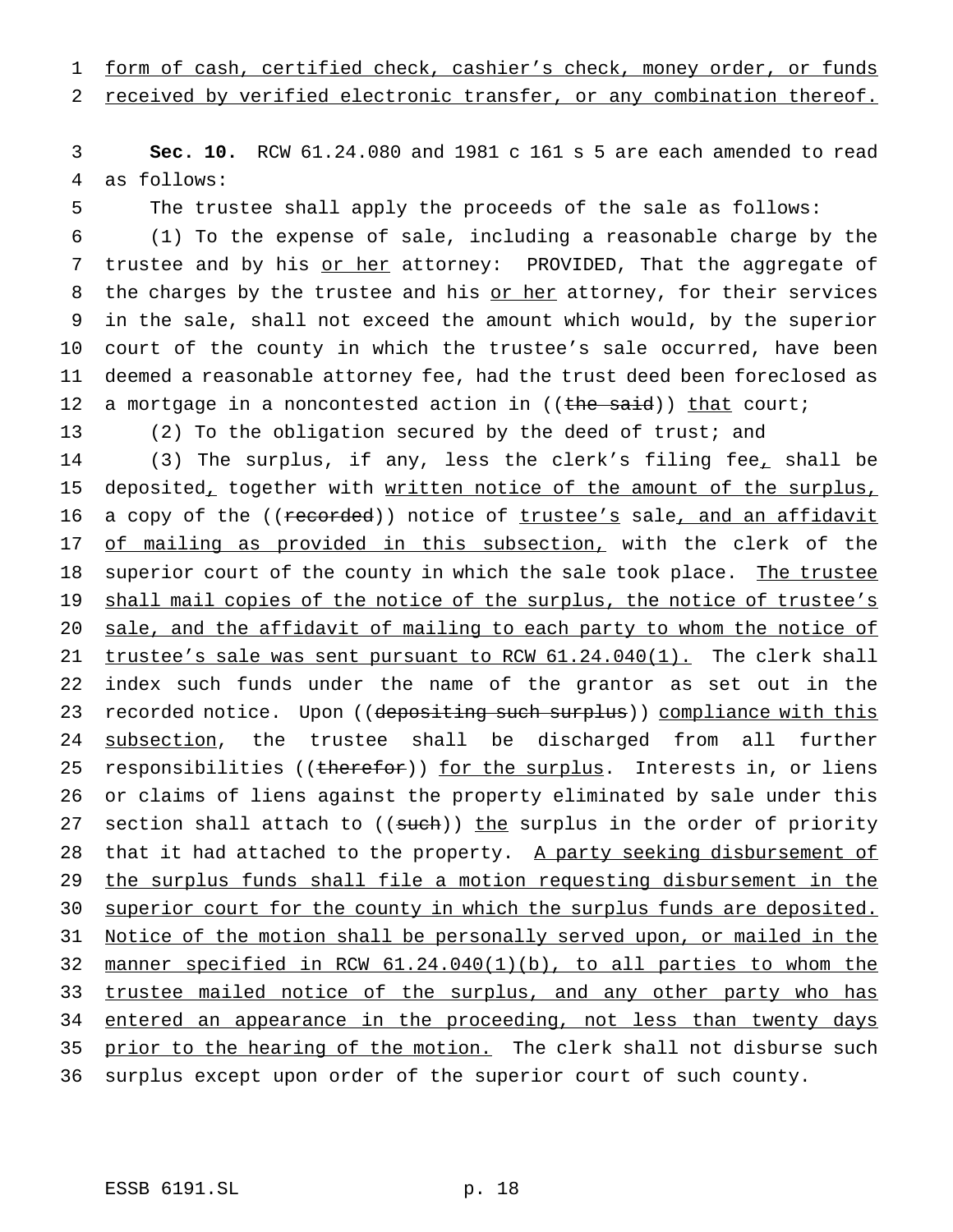**Sec. 11.** RCW 61.24.090 and 1987 c 352 s 4 are each amended to read as follows:

 (1) At any time prior to the eleventh day before the date set by the trustee for the sale in the recorded notice of sale, or in the event the trustee continues the sale pursuant to RCW 61.24.040(6), at any time prior to the eleventh day before the actual sale, the 7 borrower, grantor ((<del>or his successor in interest</del>)), any guarantor, any 8 beneficiary under a subordinate deed of trust, or any person having a subordinate lien or encumbrance of record on the trust property or any part thereof, shall be entitled to cause a discontinuance of the sale proceedings by curing the default or defaults set forth in the notice, which in the case of a default by failure to pay, shall be by paying to the trustee:

 (a) The entire amount then due under the terms of the deed of trust and the obligation secured thereby, other than such portion of the principal as would not then be due had no default occurred, and

 (b) The expenses actually incurred by the trustee enforcing the terms of the note and deed of trust, including a reasonable trustee's fee, together with the trustee's reasonable attorney's fees, together with costs of recording the notice of discontinuance of notice of trustee's sale.

 (2) Any person entitled to cause a discontinuance of the sale proceedings shall have the right, before or after reinstatement, to request any court, excluding a small claims court, for disputes within the jurisdictional limits of that court, to determine the reasonableness of any fees demanded or paid as a condition to reinstatement. The court shall make such determination as it deems appropriate, which may include an award to the prevailing party of its costs and reasonable attorneys' fees, and render judgment accordingly. An action to determine fees shall not forestall any sale or affect its validity.

 (3) Upon receipt of such payment the proceedings shall be discontinued, the deed of trust shall be reinstated and the obligation shall remain as though no acceleration had taken place.

 (4) In the case of a default which is occasioned by other than failure to make payments, the person or persons causing the said default shall pay the expenses incurred by the trustee and the trustee's fees as set forth in subsection (1)(b) of this section.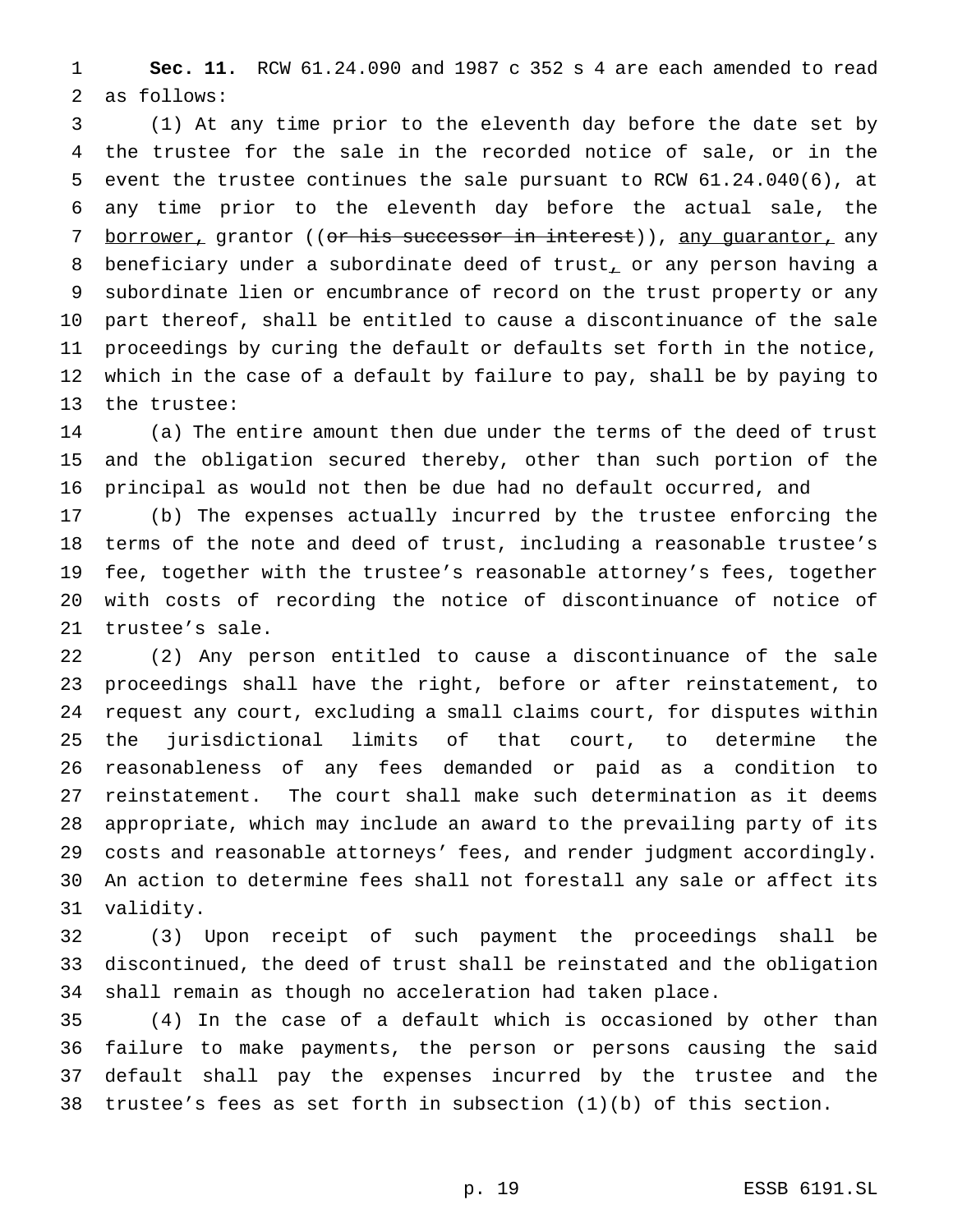(5) Any person having a subordinate lien of record on the trust property and who has cured the default or defaults pursuant to this section shall thereafter have included in his lien all payments made to cure any defaults, including interest thereon at eight percent per annum, payments made for trustees' costs and fees incurred as 6 authorized ((herein)), and ((his)) reasonable attorney's fees and costs 7 incurred resulting from any judicial action commenced to enforce his or 8 her rights to advances under this section.

9 (6) If the default is cured and the obligation and the deed of 10 trust reinstated in the manner ((hereinabove)) provided, the trustee 11 shall properly execute, acknowledge, and cause to be recorded a notice 12 of discontinuance of trustee's sale under ((such)) that deed of trust. 13 A notice of discontinuance of trustee's sale when so executed and 14 acknowledged is entitled to be recorded and shall be sufficient if it 15 sets forth a record of the deed of trust and the auditor's file number 16 under which the deed of trust is recorded, and a reference to the 17 notice of sale and the auditor's file number under which the notice of 18 sale is recorded, and a notice that ((such)) the sale is discontinued. 19 (7) Any payments required under this section as a condition 20 precedent to reinstatement of the deed of trust shall be tendered to 21 the trustee in the form of cash, certified check, cashier's check, 22 money order, or funds received by verified electronic transfer, or any 23 combination thereof.

24 **Sec. 12.** RCW 61.24.100 and 1990 c 111 s 2 are each amended to read 25 as follows:

26 ((Foreclosure, as in this chapter provided, shall satisfy the 27 obligation secured by the deed of trust foreclosed, regardless of the 28 sale price or fair value, and no deficiency decree or other judgment 29 shall thereafter be obtained on such obligation, except that if such 30 obligation was not incurred primarily for personal, family, or 31 household purposes, such foreclosure shall not preclude any judicial or 32 nonjudicial foreclosure of any other deeds of trust, mortgages, 33 security agreements, or other security interests or liens covering any 34 real or personal property granted to secure such obligation. Where 35 foreclosure is not made under this chapter, the beneficiary shall not 36 be precluded from enforcing the security as a mortgage nor from 37 enforcing the obligation by any means provided by law.)) (1) Except to 38 the extent permitted in this section for deeds of trust securing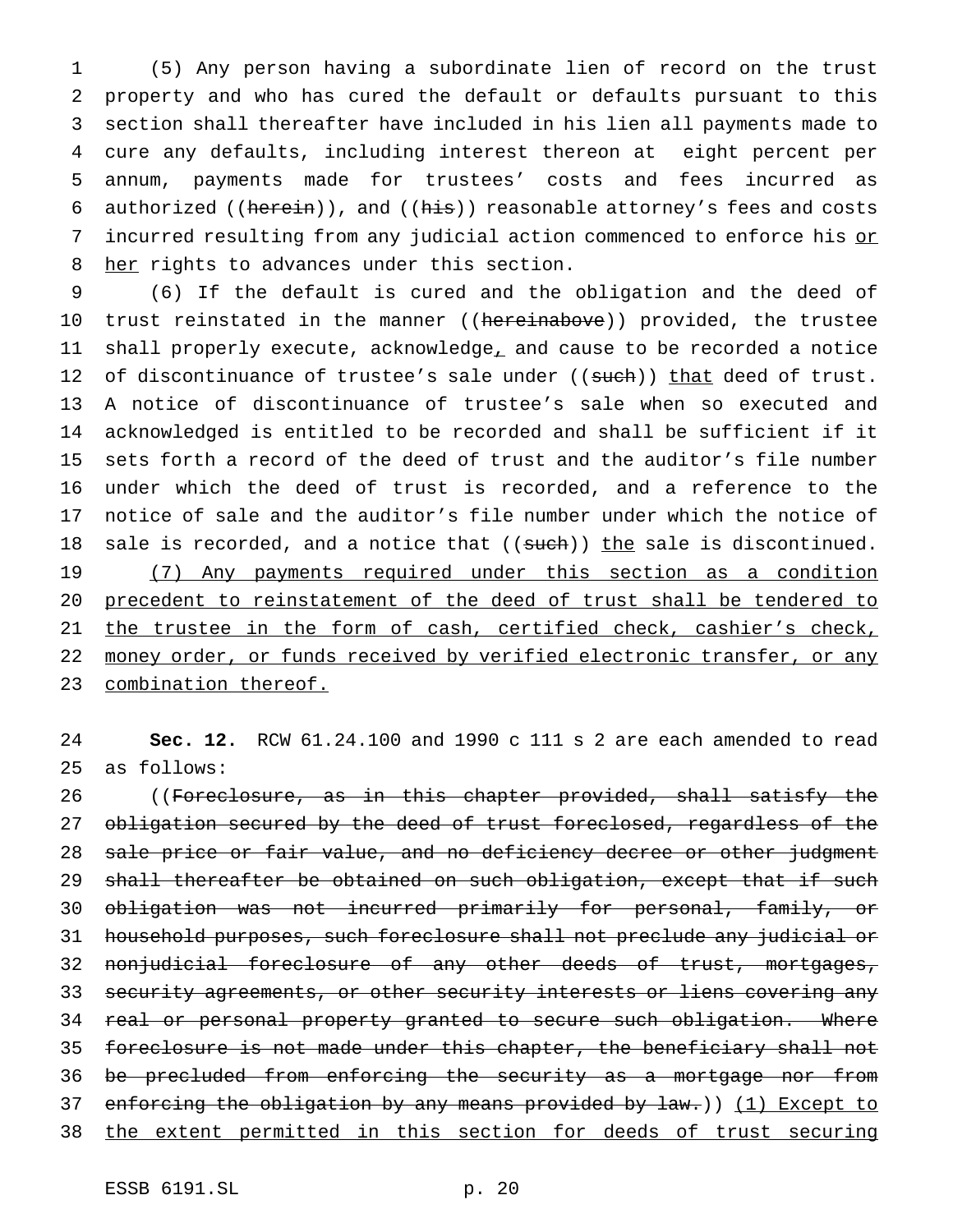commercial loans, a deficiency judgment shall not be obtained on the 2 obligations secured by a deed of trust against any borrower, grantor, or guarantor after a trustee's sale under that deed of trust.

 (2)(a) Nothing in this chapter precludes an action against any person liable on the obligations secured by a deed of trust or any guarantor prior to a notice of trustee's sale being given pursuant to this chapter or after the discontinuance of the trustee's sale.

 (b) No action under (a) of this subsection precludes the beneficiary from commencing a judicial foreclosure or trustee's sale under the deed of trust after the completion or dismissal of that action.

 (3) This chapter does not preclude any one or more of the following after a trustee's sale under a deed of trust securing a commercial loan executed after the effective date of this section:

 (a)(i) To the extent the fair value of the property sold at the trustee's sale to the beneficiary or an affiliate of the beneficiary is 17 less than the unpaid obligation secured by the deed of trust immediately prior to the trustee's sale, an action for a deficiency 19 judgment against the borrower or grantor, if such person or persons was timely given the notices under RCW 61.24.040, for (A) any decrease in the fair value of the property caused by waste to the property 22 committed by the borrower or grantor, respectively, after the deed of trust is granted, and (B) the wrongful retention of any rents, insurance proceeds, or condemnation awards by the borrower or grantor, respectively, that are otherwise owed to the beneficiary.

26 (ii) This subsection (3)(a) does not apply to any property that is 27 occupied by the borrower as its principal residence as of the date of the trustee's sale;

 (b) Any judicial or nonjudicial foreclosures of any other deeds of trust, mortgages, security agreements, or other security interests or liens covering any real or personal property granted to secure the obligation that was secured by the deed of trust foreclosed; or

 (c) Subject to this section, an action for a deficiency judgment against a guarantor if the guarantor is timely given the notices under section 6 of this act.

 $(4)$  Any action referred to in subsection  $(3)(a)$  and  $(c)$  of this 37 section shall be commenced within one year after the date of the trustee's sale, or a later date to which the liable party otherwise agrees in writing with the beneficiary after the notice of foreclosure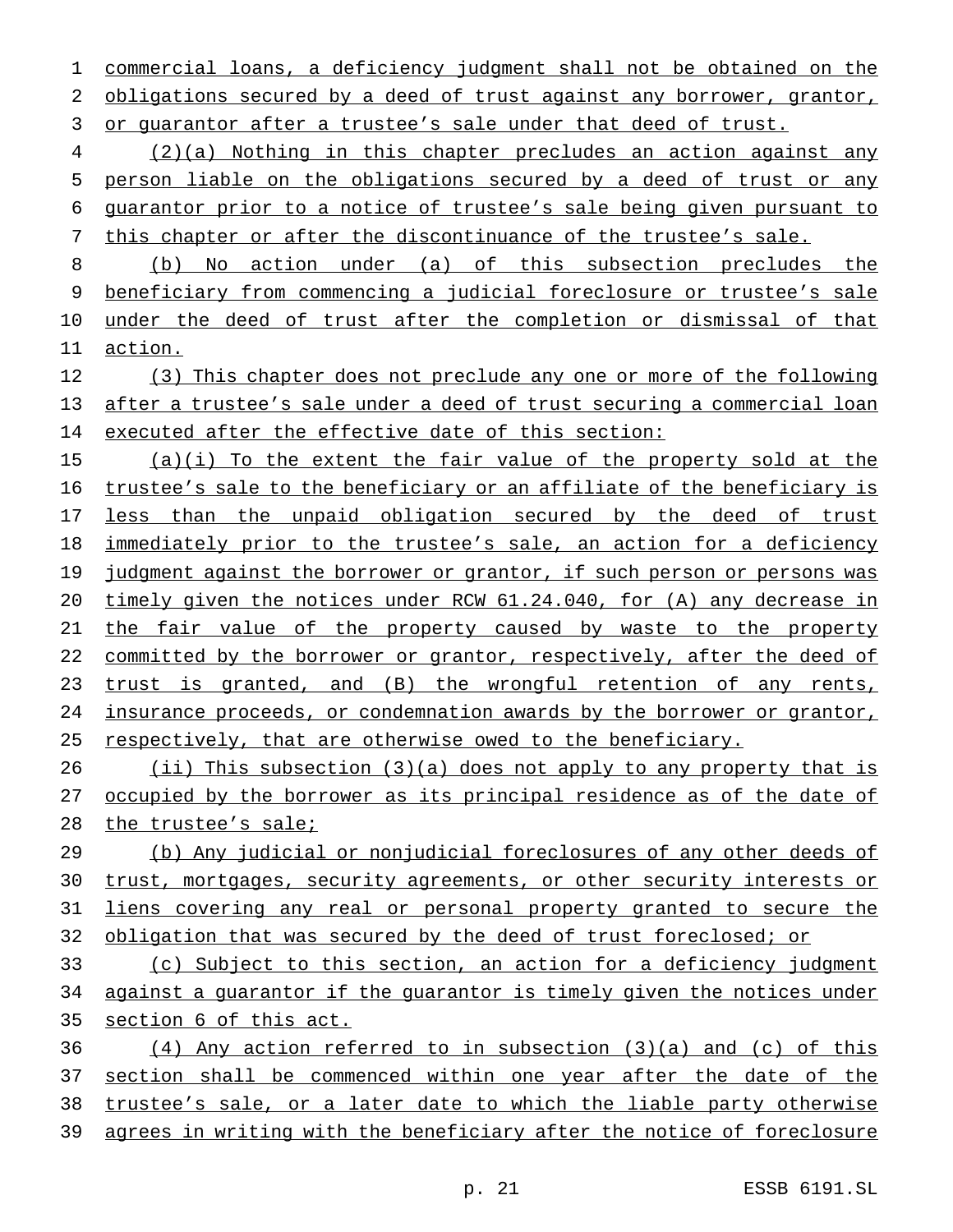is given, plus any period during which the action is prohibited by a bankruptcy, insolvency, moratorium, or other similar debtor protection statute. If there occurs more than one trustee's sale under a deed of trust securing a commercial loan or if trustee's sales are made pursuant to two or more deeds of trust securing the same commercial loan, the one-year limitation in this section begins on the date of the last of those trustee's sales.

 (5) In any action against a guarantor following a trustee's sale under a deed of trust securing a commercial loan, the guarantor may 10 request the court or other appropriate adjudicator to determine, or the court or other appropriate adjudicator may in its discretion determine, 12 the fair value of the property sold at the sale and the deficiency judgment against the guarantor shall be for an amount equal to the sum 14 of the total amount owed to the beneficiary by the quarantor as of the 15 date of the trustee's sale, less the fair value of the property sold at the trustee's sale or the sale price paid at the trustee's sale, 17 whichever is greater, plus interest on the amount of the deficiency from the date of the trustee's sale at the rate provided in the 19 guaranty, the deed of trust, or in any other contracts evidencing the 20 debt secured by the deed of trust, as applicable, and any costs, expenses, and fees that are provided for in any contract evidencing the 22 guarantor's liability for such a judgment. If any other security is 23 sold to satisfy the same debt prior to the entry of a deficiency judgment against the guarantor, the fair value of that security, as calculated in the manner applicable to the property sold at the trustee's sale, shall be added to the fair value of the property sold 27 at the trustee's sale as of the date that additional security is 28 foreclosed. This section is in lieu of any right any guarantor would otherwise have to establish an upset price pursuant to RCW 61.12.060 prior to a trustee's sale.

 (6) A guarantor granting a deed of trust to secure its guaranty of a commercial loan shall be subject to a deficiency judgment following a trustee's sale under that deed of trust only to the extent stated in 34 subsection  $(3)(a)(i)$  of this section. If the deed of trust encumbers the guarantor's principal residence, the guarantor shall be entitled to receive an amount up to the homestead exemption set forth in RCW 6.13.030, without regard to the effect of RCW 6.13.080(2), from the bid at the foreclosure or trustee's sale accepted by the sheriff or trustee prior to the application of the bid to the guarantor's obligation.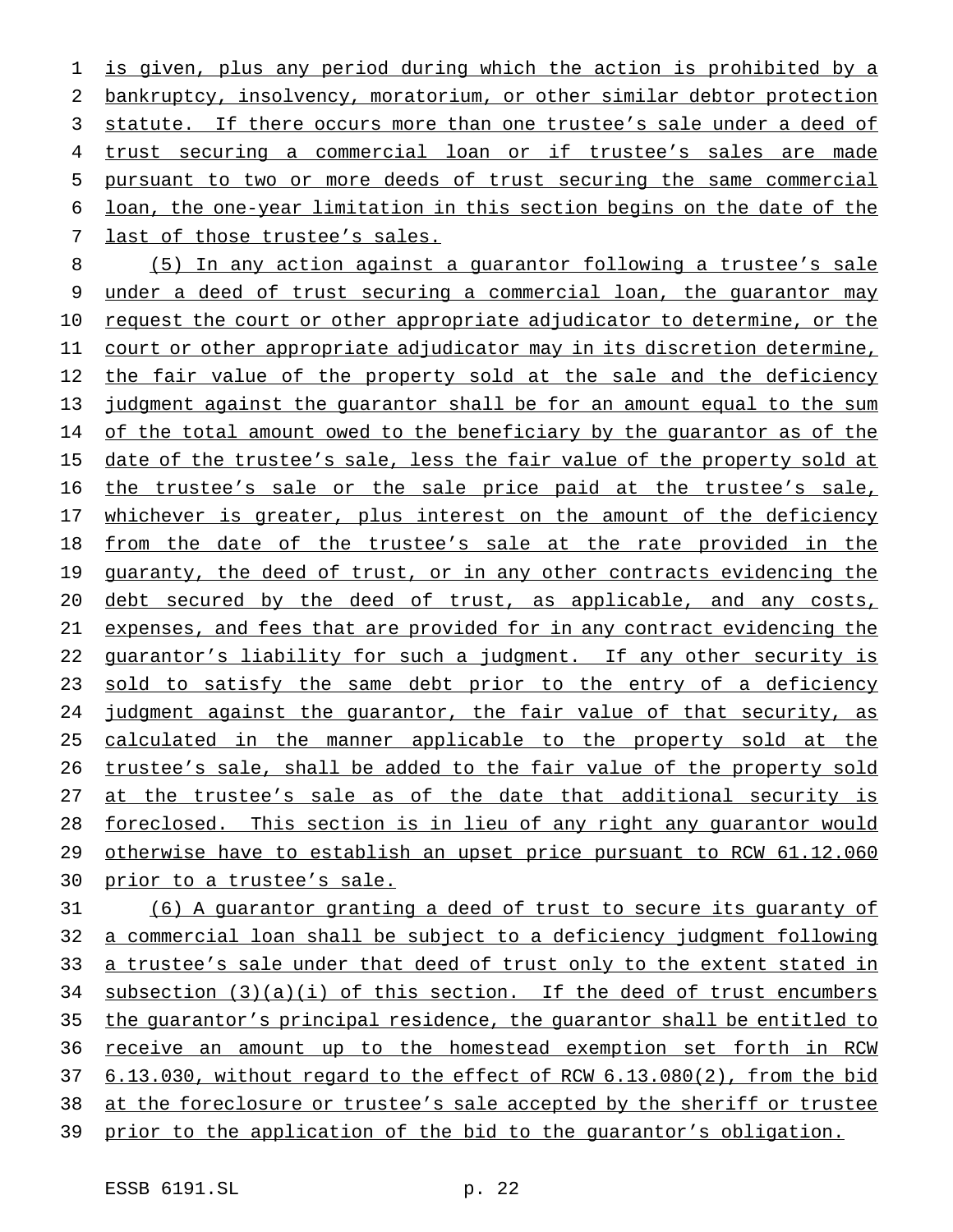(7) A beneficiary's acceptance of a deed in lieu of a trustee's sale under a deed of trust securing a commercial loan exonerates the guarantor from any liability for the debt secured thereby except to the 4 extent the guarantor otherwise agrees as part of the deed in lieu transaction.

 (8) This chapter does not preclude a beneficiary from foreclosing 7 a deed of trust in the same manner as a real property mortgage and this 8 section does not apply to such a foreclosure.

 (9) Any contract, note, deed of trust, or guaranty may, by its 10 express language, prohibit the recovery of any portion or all of a 11 deficiency after the property encumbered by the deed of trust securing a commercial loan is sold at a trustee's sale.

 (10) A trustee's sale under a deed of trust securing a commercial loan does not preclude an action to collect or enforce any obligation 15 of a borrower or guarantor if that obligation, or the substantial equivalent of that obligation, was not secured by the deed of trust.

17 (11) Unless the quarantor otherwise agrees, a trustee's sale shall not impair any right or agreement of a guarantor to be reimbursed by a 19 borrower or grantor for a deficiency judgment against the guarantor.

 (12) Notwithstanding anything in this section to the contrary, the 21 rights and obligations of any borrower, grantor, and guarantor following a trustee's sale under a deed of trust securing a commercial 23 loan or any guaranty of such a loan executed prior to the effective date of this section shall be determined in accordance with the laws existing prior to the effective date of this section.

 **Sec. 13.** RCW 61.24.110 and 1981 c 161 s 7 are each amended to read as follows:

 The trustee shall reconvey all or any part of the property 29 ((covered)) encumbered by the deed of trust to the person entitled thereto on written request of the beneficiary, or upon satisfaction of the obligation secured and written request for reconveyance made by the beneficiary or the person entitled thereto.

 **Sec. 14.** RCW 61.24.130 and 1987 c 352 s 5 are each amended to read as follows:

 (1) Nothing contained in this chapter shall prejudice the right of 36 the <u>borrower,</u> grantor, ((the grantor's successor in interest)) any 37 guarantor, or any person who has an interest in, lien, or claim of lien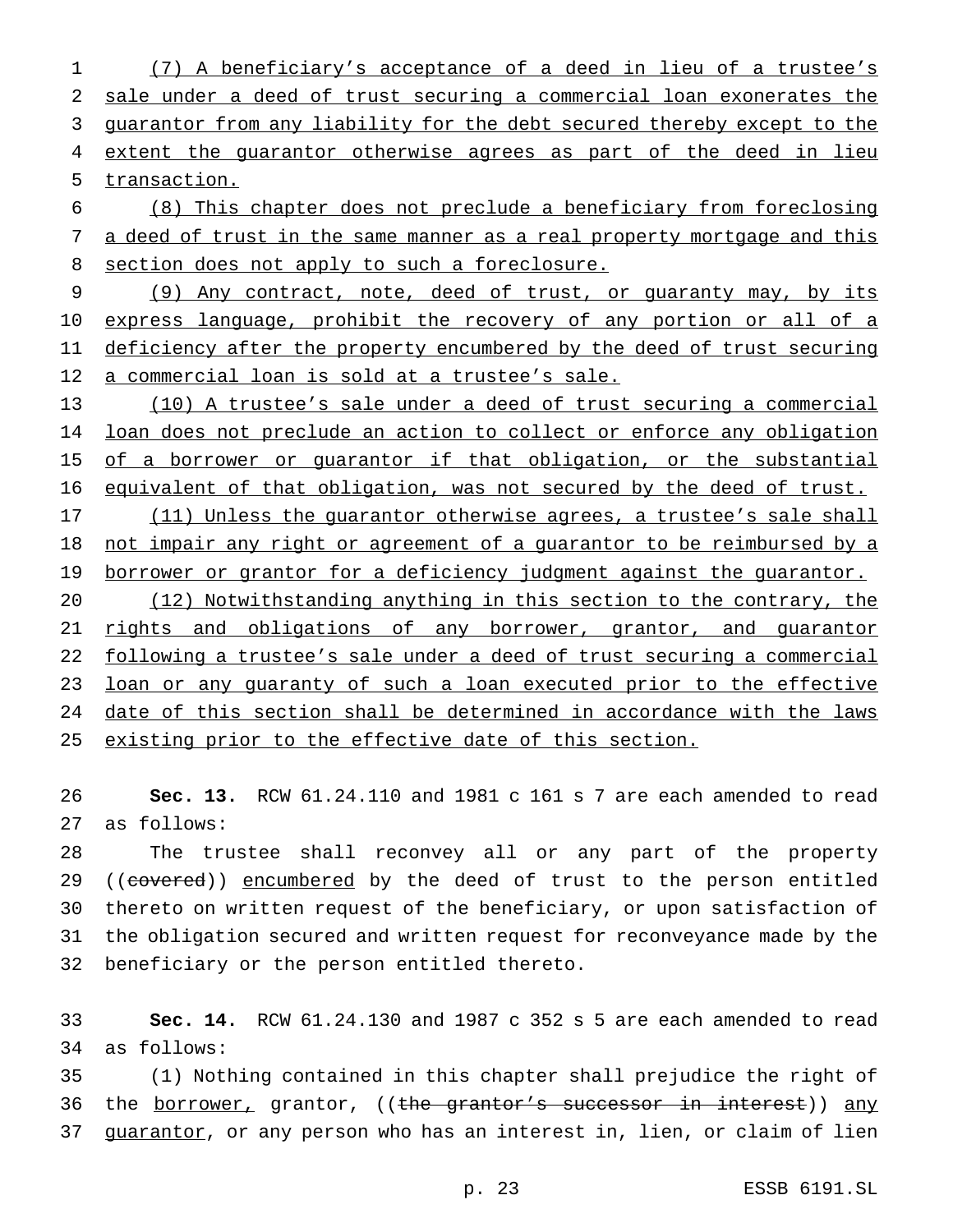against the property or some part thereof, to restrain, on any proper ground, a trustee's sale. The court shall require as a condition of granting the restraining order or injunction that the applicant pay to the clerk of the court the sums that would be due on the obligation secured by the deed of trust if the deed of trust was not being foreclosed:

 (a) In the case of default in making the periodic payment of principal, interest, and reserves, such sums shall be the periodic payment of principal, interest, and reserves paid to the clerk of the court every thirty days.

 (b) In the case of default in making payment of an obligation then fully payable by its terms, such sums shall be the amount of interest accruing monthly on said obligation at the nondefault rate, paid to the clerk of the court every thirty days.

 In the case of default in performance of any nonmonetary obligation secured by the deed of trust, the court shall impose such conditions as it deems just.

 In addition, the court may condition granting the restraining order or injunction upon the giving of security by the applicant, in such form and amount as the court deems proper, for the payment of such costs and damages, including attorneys' fees, as may be later found by the court to have been incurred or suffered by any party by reason of the restraining order or injunction. The court may consider, upon proper showing, the grantor's equity in the property in determining the amount of said security.

 (2) No court may grant a restraining order or injunction to restrain a trustee's sale unless the person seeking the restraint gives 28 five days notice to the trustee ((<del>and the beneficiary</del>)) of the time when, place where, and the judge before whom the application for the 30 restraining order or injunction is to be made. This notice shall include copies of all pleadings and related documents to be given to 32 the judge. No judge may act upon such application unless it is accompanied by proof, evidenced by return of a sheriff, the sheriff's deputy, or by any person eighteen years of age or over who is competent to be a witness, that the notice has been served on the trustee.

 (3) If the restraining order or injunction is dissolved after the date of the trustee's sale set forth in the notice as provided in RCW 61.24.040(1)(f) ((and after the period for continuing sale as allowed 39 by RCW  $61.24.040(6)$ ), the court granting such restraining order or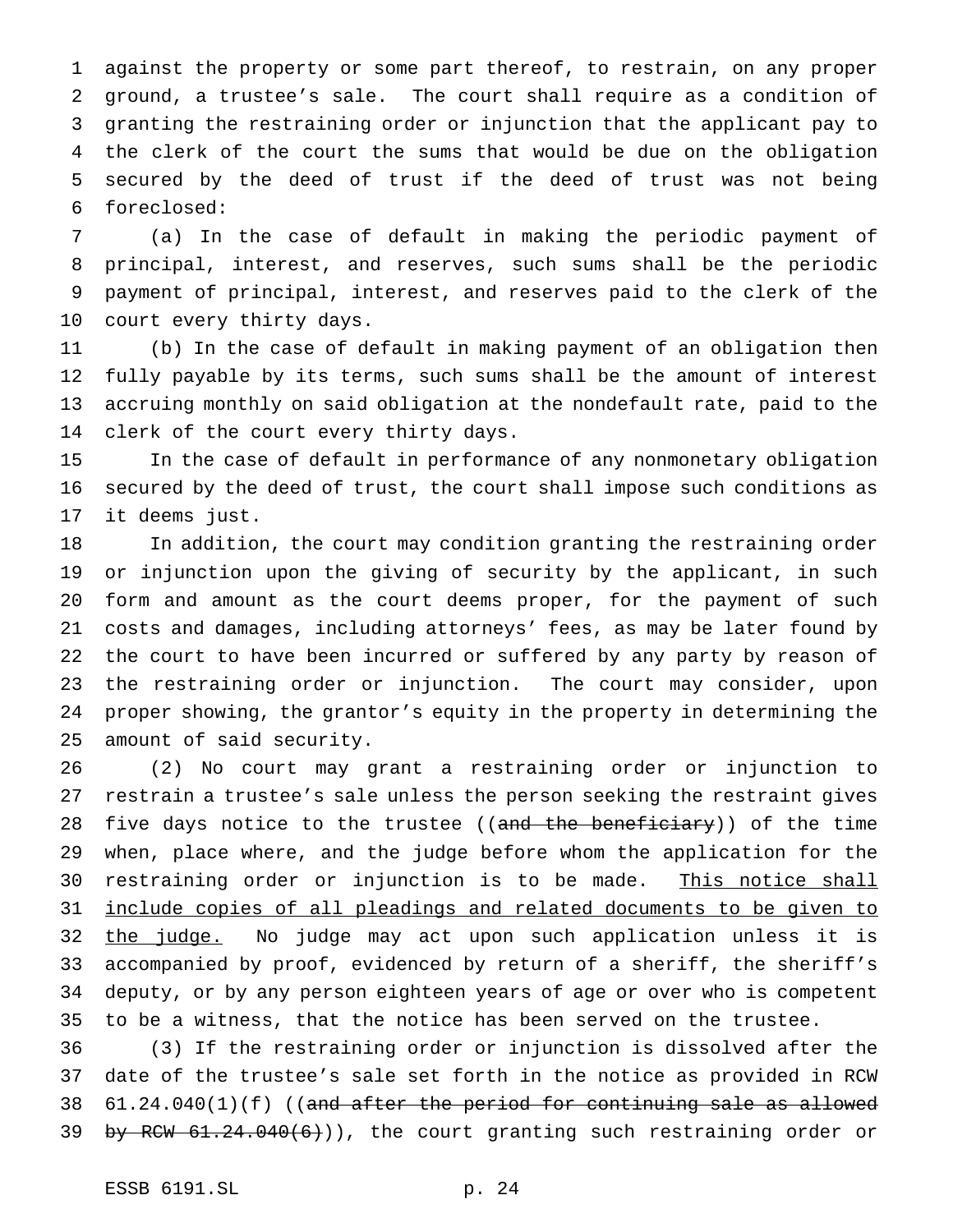1 injunction, or before whom the order or injunction is returnable, ((has 2 the right to)) shall, at the request of the trustee, set a new sale 3 date which shall be not less than forty-five days from the date of the 4 order dissolving the restraining order. ((At least thirty days before 5 the new sale date,  $\int$  The trustee shall:

6 (a) Comply with the requirements of RCW 61.24.040(1) (a) through 7 (f) at least thirty days before the new sale date; and

8 (b) Cause a copy of the notice of trustee's sale as provided in RCW 9 61.24.040(1)(f) to be published ((once weekly during the three weeks 10 preceding the time of sale)) in a legal newspaper in each county in 11 which the property or any part thereof is situated <u>once between the</u> 12 thirty-fifth and twenty-eighth day before the sale and once between the 13 fourteenth and seventh day before the sale.

 (4) If a trustee's sale has been stayed as a result of the filing 15 of a petition in federal bankruptcy court and( $(-a$  after the period for 16 continuing sale as allowed by RCW  $61.24.040(6)$ , an order is entered in federal bankruptcy court granting relief from the stay or closing or dismissing the case, or discharging the debtor with the effect of removing the stay, the trustee may set a new sale date which shall not be less than forty-five days after the date of the bankruptcy court's order. The trustee shall:

22 (a) Comply with the requirements of RCW 61.24.040(1) (a) through 23 (f) at least thirty days before the new sale date; and

24 (b) Cause a copy of the notice of trustee's sale as provided in RCW 25 61.24.040(1)(f) to be published in a legal newspaper in each county in 26 which the property or any part thereof is situated, once between the 27 ((thirty-second)) thirty-fifth and twenty-eighth day before the sale 28 and once between the ((eleventh)) fourteenth and seventh day before the 29 sale.

30 (5) Subsections (3) and (4) of this section are permissive only and 31 do not prohibit the trustee from proceeding with a trustee's sale 32 following termination of any injunction or stay on any date to which 33 such sale has been properly continued in accordance with RCW 34 61.24.040(6).

35 NEW SECTION. **Sec. 15.** A new section is added to chapter 61.24 RCW 36 to read as follows:

37 It is an unfair or deceptive act or practice under the consumer 38 protection act, chapter 19.86 RCW, for any person, acting alone or in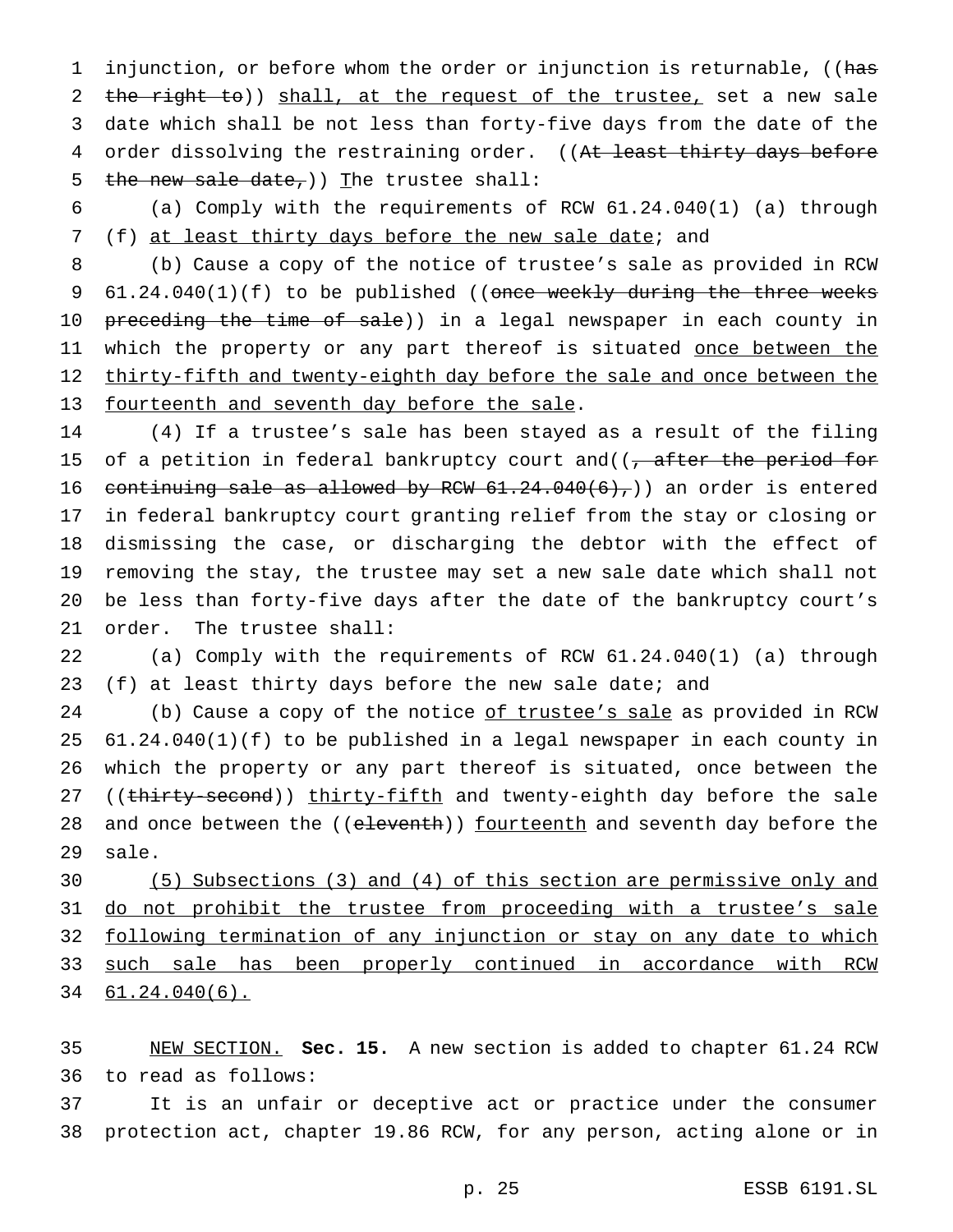concert with others, to offer, or offer to accept or accept from another, any consideration of any type not to bid, or to reduce a bid, at a sale of property conducted pursuant to a power of sale in a deed of trust. However, it is not an unfair or deceptive act or practice for any person, including a trustee, to state that a property subject to a recorded notice of trustee's sale or subject to a sale conducted pursuant to this chapter is being sold in an "as-is" condition, or for the beneficiary to arrange to provide financing for a particular bidder or to reach any good faith agreement with the borrower, grantor, any guarantor, or any junior lienholder.

 NEW SECTION. **Sec. 16.** A new section is added to chapter 61.24 RCW to read as follows:

 The beneficiary shall not enforce or attempt to enforce an assignment of rents by demanding or collecting rent from a tenant occupying property consisting solely of a single-family residence, or a condominium, cooperative, or other dwelling unit in a multiplex or other building containing fewer than five residential units, without first giving the tenant either a court order authorizing payment of rent to the beneficiary or a written consent by the tenant's landlord to the payment. It is a defense to an eviction based on nonpayment of rent that the tenant paid the rent due to the beneficiary pursuant to a court order or a landlord's written consent.

 **Sec. 17.** RCW 7.28.300 and 1937 c 124 s 1 are each amended to read as follows:

 The record owner of real estate may maintain an action to quiet 26 title against the lien of a mortgage <u>or deed of trust</u> on the real 27 estate where an action to foreclose such mortgage or deed of trust would be barred by the statute of limitations, and, upon proof sufficient to satisfy the court, may have judgment quieting title 30 against such ((mortgage)) a lien.

 **Sec. 18.** RCW 7.60.020 and 1937 c 47 s 1 are each amended to read as follows:

 A receiver may be appointed by the court in the following cases: (1) In an action by a vendor to vacate a fraudulent purchase of 35 property, or by a creditor to subject any property or fund to his or her claim;